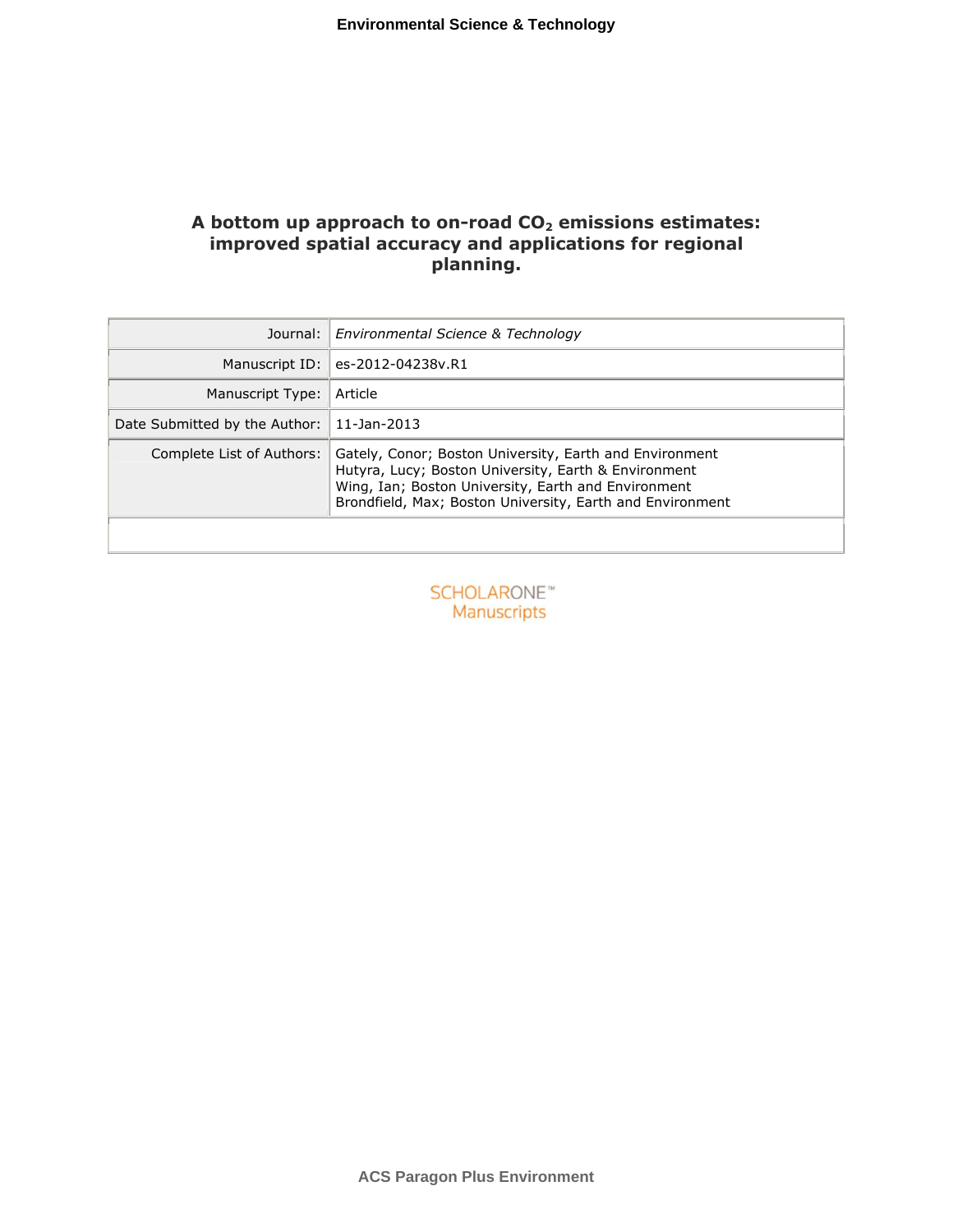# A bottom up approach to on-road  $CO<sub>2</sub>$ emissions estimates: improved spatial accuracy and applications for regional planning.

*Conor K. Gately,\* Lucy R. Hutyra, Ian S. Wing, Max N. Brondfield*

Department of Earth and Environment, Boston University, 685 Commonwealth Avenue, Boston, MA, 02215

\*Corresponding author: Conor K. Gately, email: cgately@gmail.com

## **Abstract**

On-road transportation is responsible for 28% of all U.S. fossil-fuel  $CO<sub>2</sub>$  emissions. Mapping vehicle emissions at regional scales is challenging due to data limitations. Existing emission inventories use spatial proxies such as population and road density to downscale national or state-level data. Such procedures introduce errors where the proxy variables and actual emissions are weakly correlated, and limit analysis of the relationship between emissions and demographic trends at local scales. We develop an on-road emission inventory product for Massachusetts based on roadway-level traffic data obtained from the Highway Performance Monitoring System (HPMS). We provide annual estimates of on-road  $CO<sub>2</sub>$  emissions at a 1km x 1km grid scale for the years 1980 through 2008. We compared our results with on-road emissions estimates from the Emissions Database for Global Atmospheric Research (EDGAR), with the Vulcan Product, and with estimates derived from state fuel consumption statistics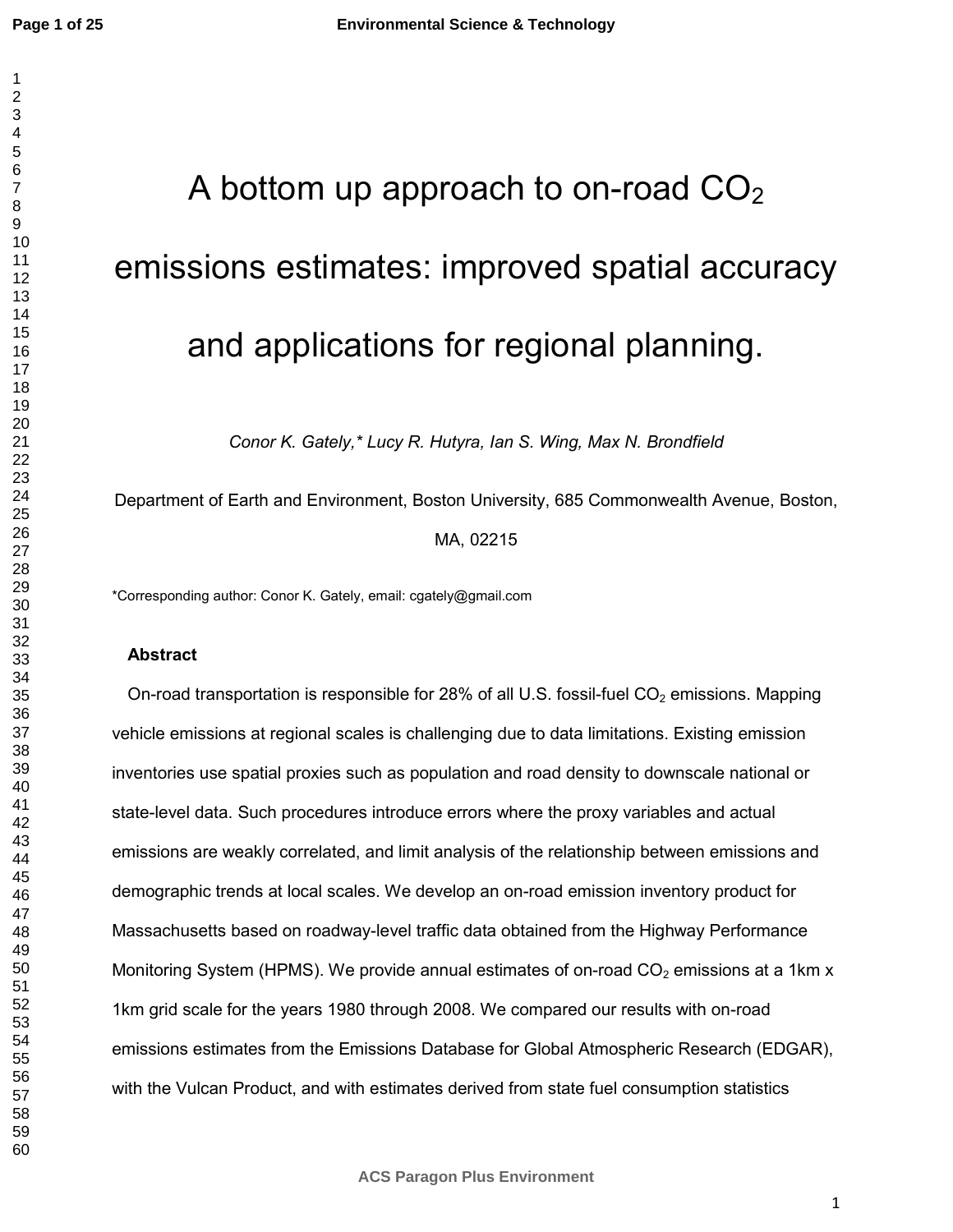reported by the Federal Highway Administration (FHWA). Our model differs from FHWA estimates by less than 8.5% on average, and is within 5% of Vulcan estimates. We found that EDGAR estimates systematically exceed FHWA by an average of 22.8%. Panel regression analysis of per-mile  $CO<sub>2</sub>$  emissions on population density at the town scale shows a statistically significant correlation that varies systematically in sign and magnitude as population density increases. Population density has a positive correlation with per-mile  $CO<sub>2</sub>$  emissions for densities below 2,000 persons  $km<sup>-2</sup>$ , above which increasing density correlates negatively with per-mile emissions.

## **Introduction**

The transportation sector comprises 33% of U.S. greenhouse gas emissions.<sup>1</sup> On-road sources (i.e. excluding aviation and rail) account for 28% of total U.S. CO<sub>2</sub> emissions.<sup>1</sup> The largest component of vehicle greenhouse gas (GHG) emissions is  $CO<sub>2</sub>$  generated by the combustion of motor gasoline and diesel fuel.  $CO<sub>2</sub>$  emissions contribute to global climate change<sup>2</sup>, but the United States has yet to formulate a coherent national policy to mitigate domestic emissions of greenhouse gases. In the absence of national policy, states have pursued their own abatement initiatives such as the Regional Greenhouse Gas Initiative (RGGI) and California's Global Warming Solutions Act.<sup>3</sup> Both policies set emissions reduction targets for power plants and other point sources, but California's also sets future fuel economy standards for vehicles. Regulating transportation sector carbon emissions presents a unique challenge, as sources' mobility results in a change in the spatial distribution of emissions over time. A prerequisite for regulating mobile emissions is therefore accurate, spatially explicit emission inventories which serve to establish the baseline level of GHGs and validate the extent of sources' compliance with abatement targets. This remains incomplete for the on-road sector, and is the contribution of this paper.

In addition to their value for treaty and regulatory compliance, emissions inventories play a vital role in the calibration of general circulation models used to understand and predict global,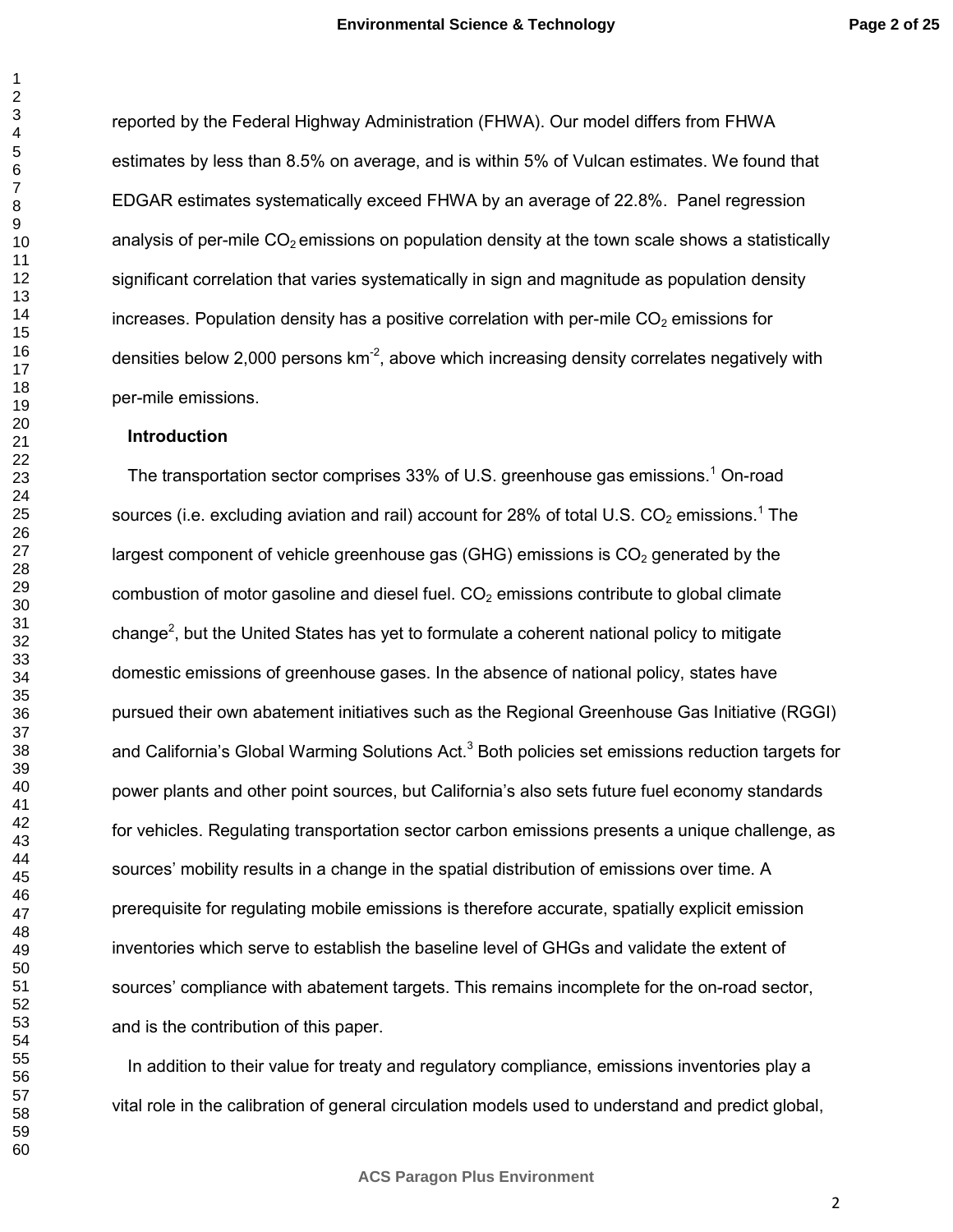#### **Environmental Science & Technology**

national and regional climate and ecosystem dynamics. The temporal and spatial distribution of anthropogenic emissions is a fundamental input to most terrestrial carbon cycle models and is typically obtained from emissions inventories developed at a variety of scales using multiple data sources.<sup>4,5</sup> Reducing uncertainties in emission inventories remains an important challenge, and is considered essential for improving the accuracy of regional carbon cycle models. $6-10$ 

Uncertainty in the spatial and temporal distribution of emissions can produce significant variations in estimates of carbon sequestration in the terrestrial biosphere.<sup>7,8</sup> Gurney et al.<sup>11</sup> compared the results of an atmospheric inversion model estimating net ecosystem carbon exchange (NEE) using the 10 km resolution Vulcan emissions product with results from the same model using a 1 $\degree$  resolution emissions product,<sup>12</sup> and found differences on the order of 100% in local estimates of NEE between the two models. This is on the same order as the uncertainty associated with  $CO<sub>2</sub>$  emissions estimates based on directly measured  $CO<sub>2</sub>$ concentrations from sampling towers, unacceptably high given these models' critical importance. Emissions inventories were initially developed as accounting exercises based on national fossil fuel consumption. Typically, national statistics on fossil fuel consumption are used to estimate carbon emissions and the results are downscaled to higher spatial resolution using proxies to distribute the emissions across a grid. For example, in the Emissions Database for Global Atmospheric Research (EDGAR) produced by the European Commission, Joint Research Center,<sup>13</sup> on-road emissions are spatially allocated using road density as a proxy. A key limitation to this approach is its assumption of a fixed relationship between emissions and the proxy, whereas the correlation between road density and actual emissions is likely to vary widely across roadway types and between rural and urban areas. Vehicle miles travelled (VMT) has been observed to vary significantly across roadway types and VMT is highly correlated with  $CO<sub>2</sub>$  emissions from vehicles.<sup>1,14</sup> Thus, while EDGAR offers a time series of emissions spanning 1975 to 2008, trends in its spatial distribution of on-road  $CO<sub>2</sub>$  emissions may be biased by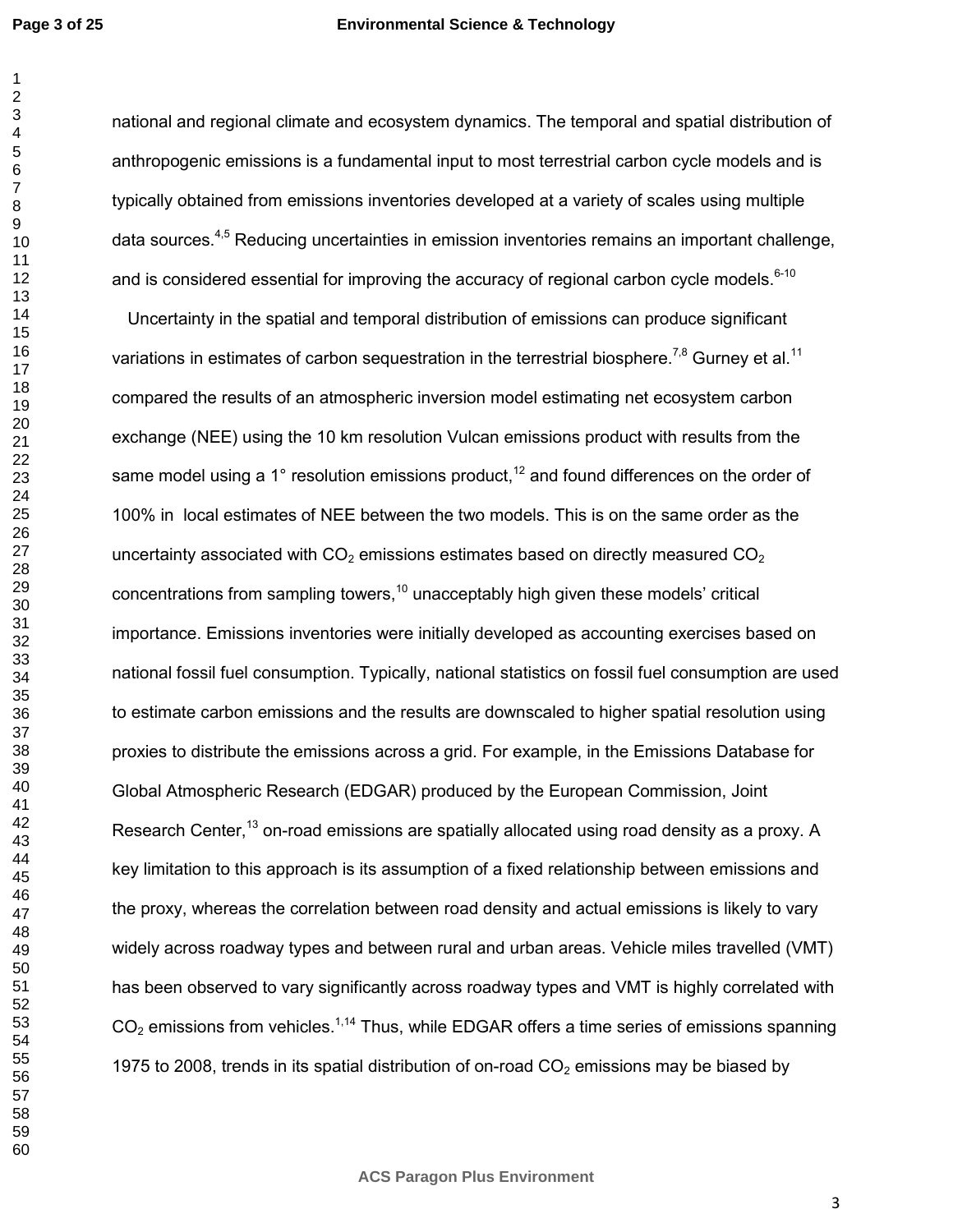trends in the proxy variable that are weakly correlated with the true spatial pattern of vehicle emissions.

The Vulcan Project<sup>15</sup> produced a high-resolution map of hourly U.S. carbon emissions for the year 2002. Its on-road emissions are derived from mostly state-level estimates of VMT, which were downscaled to the county level and allocated to a GIS Road Atlas using a combination of population density and road density. This method allows for broad spatial coverage for the inventory, but does not account for variations in the spatial distribution of travel demand within counties. Using state-level source data greatly improves the spatial accuracy of on-road emissions relative to EDGAR, but on-road emissions estimates from Vulcan are only available for a single year. Vulcan does report total emissions for the years 1999-2008 at the state/county level but does not break these out by sector. This temporal limitation precludes analysis of trends in the spatial distribution of emissions across time, and requires researchers to use scaling factors to back out emissions in subsequent years.

Several researchers have made improvements to the spatial resolution of emissions estimates by incorporating local data sources. Brondfield et al.<sup>16</sup> developed a model that used impervious surface area (ISA) and volume-weighted road density to estimate  $CO<sub>2</sub>$  emissions for eastern Massachusetts on a 1km grid. They used linear regression to model the relationship between these scaling factors and emissions estimates generated at the scale of Traffic Analysis Zones (TAZ) by the regional Metropolitan Planning Organization. They also modeled emissions estimates from the Vulcan Product, and found that both TAZ and Vulcan emissions could be well represented by ISA and volume-weighted road density. By incorporating locallysourced data, Brondfield et al.<sup>16</sup> were able to construct a high resolution emissions inventory that avoided using coarser spatial proxies, but their estimates were still limited by the spatial and temporal extent of both source and proxy data.

Gurney et al.<sup>17</sup> used a large database of local traffic data to downscale Vulcan on-road emissions for the City of Indianapolis to the level of individual roadways. By combining a high-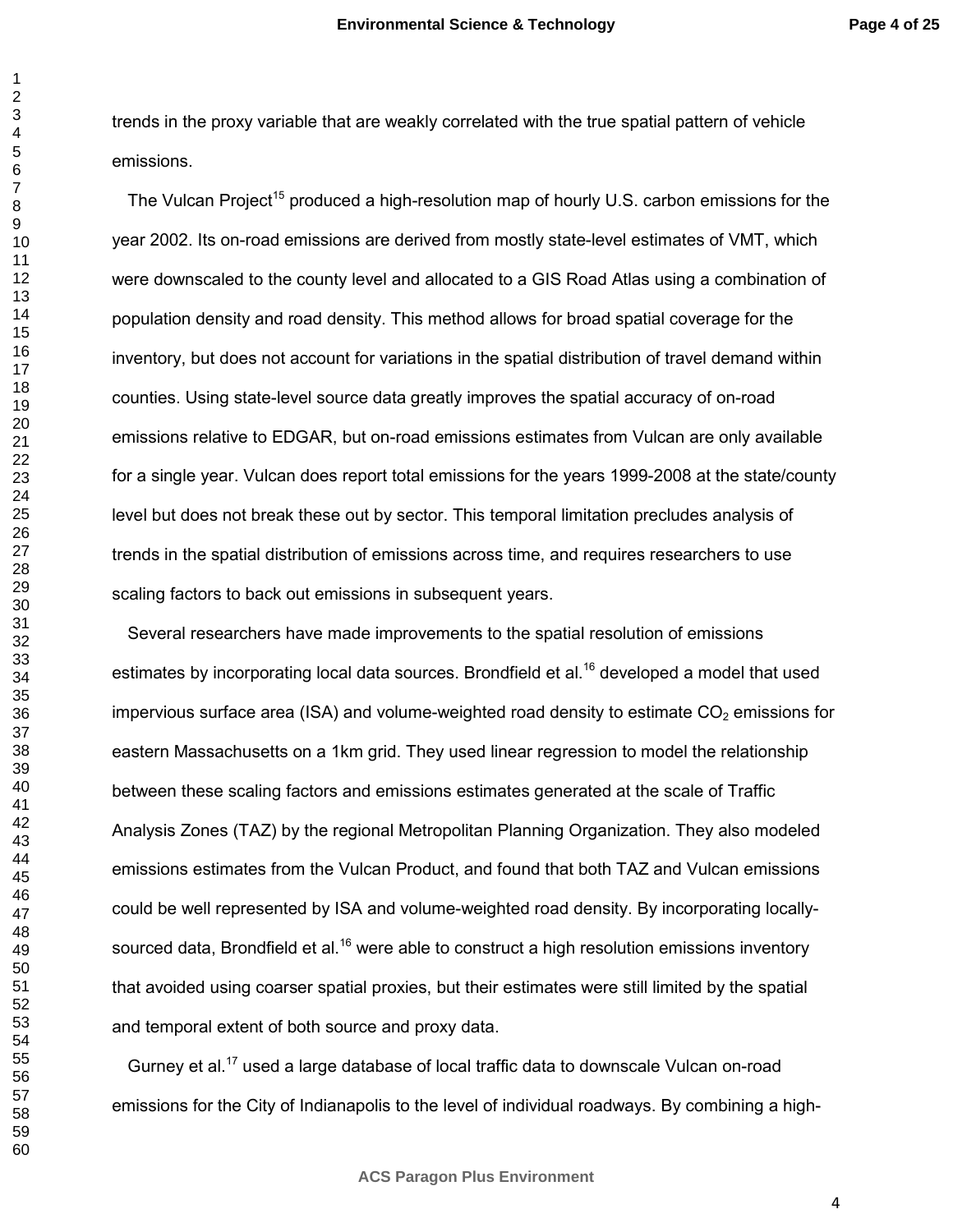#### **Environmental Science & Technology**

resolution map of the local road network with traffic counts provided by the local MPO they were able to assign hourly carbon emissions to each road in the city. The use of local data on traffic flows to spatially allocate on-road emissions reduces the uncertainty associated with downscaling county or state level data to such high resolutions. Despite the richness of the local data, the control totals are still drawn from Vulcan's downscaled state-level VMT.<sup>17</sup> Our premise is that uncertainty in spatial imputation of on-road emissions due to downscaling can be substantially reduced by using source data for VMT available at roadway scales.

Unlike Vulcan, which uses downscaled state-level VMT from the National County Database  $(NCD)$ ,<sup>18</sup> in this study we make use of roadway-level traffic volumes and road characteristics obtained from archived raw data of the Highway Performance Monitoring System HPMS.<sup>19</sup> We construct estimates of on-road  $CO<sub>2</sub>$  emissions for the state of Massachusetts on a 1km grid for the years 1980-2008. We chose Massachusetts as an initial case study because it has percapita on-road  $CO<sub>2</sub>$  emissions similar to the national average, a recent state-wide greenhouse gas inventory<sup>20</sup> is available for comparison, and the state has made freely available a GIS layer of the complete road network for mapping purposes.<sup>21</sup> We also believe Massachusetts is a suitable example to demonstrate our methodology as it contains a wide range of land-use types, population densities and road network densities, all contained within a spatial extent that does not exceed reasonable computational requirements. As our plan is to extend our analysis to other states, we have kept our methodology as simple and as flexible as is reasonably possible, and limited our model's data requirements to publicly available sources. We expect that the only modifications required to extend this work to other states will be the partitioning of the model domain to avoid exceeding available computational resources.

The broad temporal scope of our data permitted the construction of a time series of emissions estimates at high spatial resolution, which allowed us to analyze trends in on-road emissions across space and time, and to compare our results with other inventories. Since our estimates do not rely on spatial proxies such as population density or road density, we were able to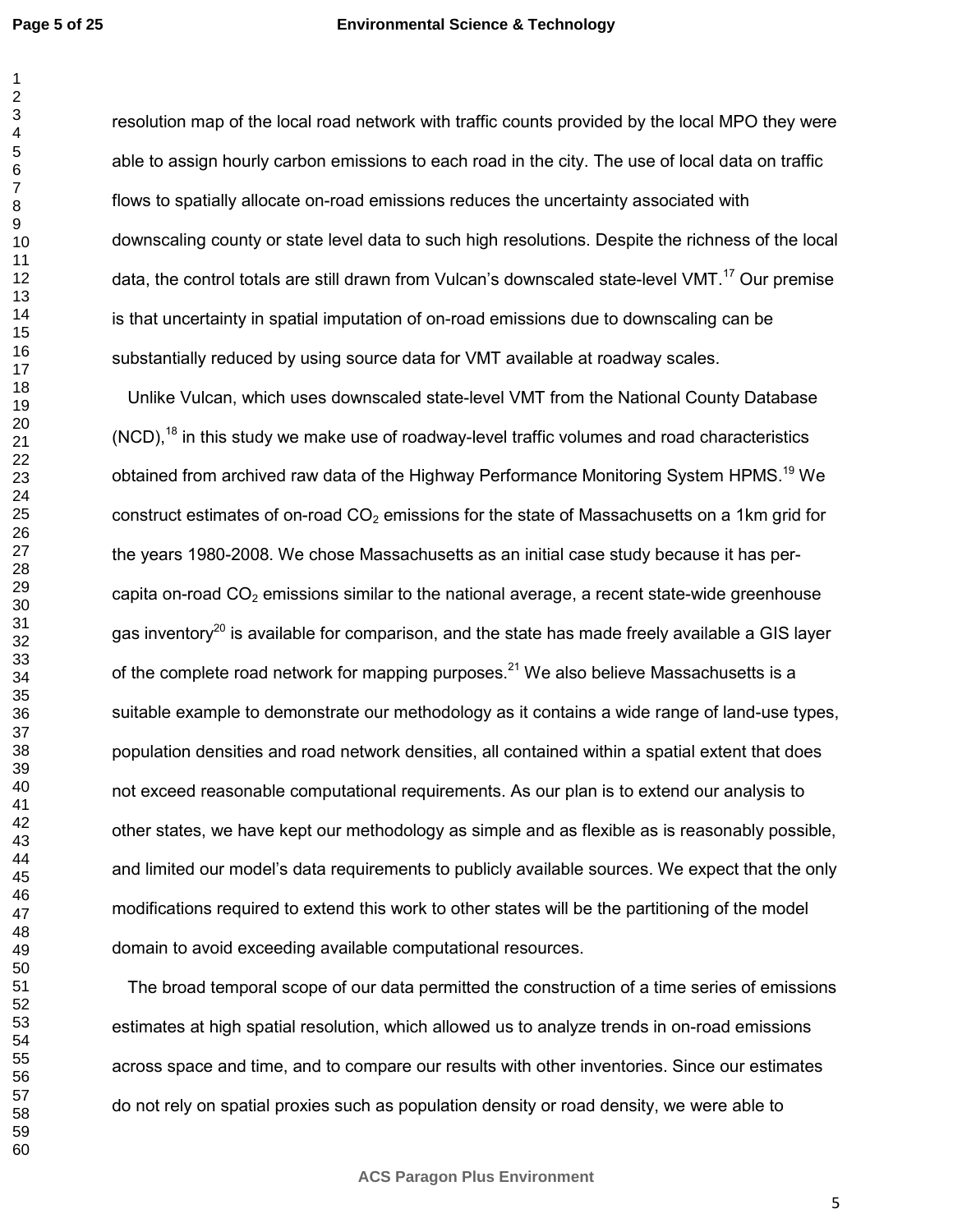conduct a full cross-section/time-series panel regression of population density on vehicle emissions at the scale of local towns (for Massachusetts, approximately census tracts). Our analysis is valuable in the context of urban planning, as the intensity of emissions is likely to be strongly correlated with characteristics of the built environment such as household and population density, jobs-housing balance and the diversity of land uses.<sup>22,23</sup> To accurately quantify the relationship between these variables and emissions it is necessary to characterize vehicle emissions at the same spatial scale as the built environment while minimizing reliance on the variables of interest as proxies for spatially allocating the emissions estimates. By doing this, our method provides the wherewithal to investigate the co-evolution of emissions, population, income, and land uses.

## **Methods and Data**

We combined data on average daily traffic volumes with the distribution of vehicle miles travelled among different vehicle types to estimate average annual per-mile  $CO<sub>2</sub>$  emissions for each roadway section in the state of Massachusetts. We summarize our methodology below. A full description is available in the Supplementary Information.

Our main data source is average daily traffic volumes reported for each road section in the Highway Performance Monitoring System.<sup>19</sup> The HPMS is a roadway-scale national database managed by the Federal Highway Administration (FHWA) that contains data on annual average daily traffic volumes (AADT) and centerline mileage for all Federal-Aid roads and most other major and minor roads. For all road sections in the Massachusetts HPMS we calculated annual vehicle miles travelled (VMT) as the product of AADT and road length in miles, multiplied by 365. The AADT values in HPMS have already been adjusted to account for seasonal and dayof-the-week variations as per the submission requirements of HPMS.<sup>24</sup>

The roadway-scale HPMS data does not include all of the VMT that occurred on local roads. To impute Massachusetts total VMT, it was necessary to use a partial downscaling approach only for local road VMT. We used state-level data on minor and local road VMT from FHWA<sup>25</sup>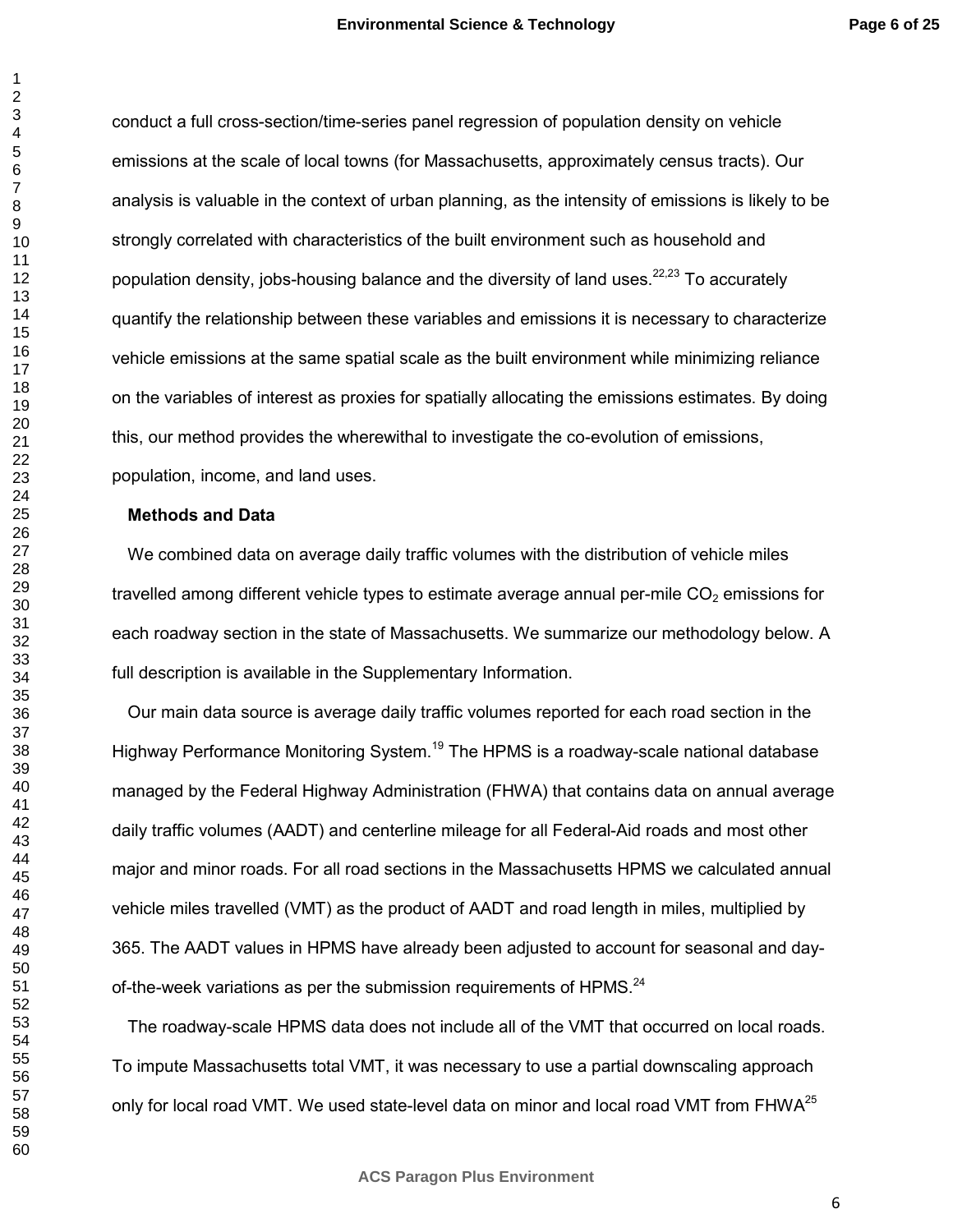#### **Environmental Science & Technology**

and distributed it by county using each county's fraction of total state VMT as calculated from the HPMS roadway-level dataset for each year. HPMS road sections are not explicitly geocoded, but do contain codes for county, urban/rural context and HPMS functional class.<sup>24</sup> In order to assign our roadway-level VMT to a spatial location, we were therefore required to aggregate our data to the county level, partitioned by functional class and urban/rural context.

Since vehicle emission rates are a function of fuel type, we estimated diesel and gasoline fuel consumption by functional class and urban/rural context within each county. Our first step was to distribute annual vehicle miles travelled amongst five different vehicle types: passenger cars, passenger trucks (includes SUVs, vans and pickup trucks), buses, single-unit trucks and combination trucks. State-level data on the distribution of VMT among different vehicle types is available for the years 1993 through 1999 and for 2009 and 2010.<sup>27</sup> For model years 1999 through 2008 we interpolated linearly between the state-level distributions for 1999 and 2009; for years prior to 1993, we applied the 1993 distribution for all years. Our vehicle type distribution accounts for variation in the types of vehicles on different types of roads by assigning different distributions for six different functional classes of road, three rural and three urban.<sup>27</sup> This captures the variation in the composition of traffic on different classes of roads and between urban and rural areas.

We used the national average fuel economy for each vehicle type for each year<sup>14</sup> to estimate fuel consumption for each roadway functional class, county and year. Fuel consumption was calculated by dividing distance travelled by average fuel economy. Fuel consumption was converted to  $CO<sub>2</sub>$  emissions using the emission factors of 8.91 kg  $CO<sub>2</sub>$  per gallon gasoline and 10.15 kg  $CO<sub>2</sub>$  per gallon diesel fuel.<sup>26</sup> Emissions from both fuels were aggregated to obtain total emissions for each functional class of road at the county scale.

Emissions were assigned to a road network using the 2009 GIS Road Inventory provided by the Massachusetts Department of Transportation.<sup>21</sup> We calculated the total centerline mileage of each functional class of road in each county, and then divided our relevant  $CO<sub>2</sub>$  emissions by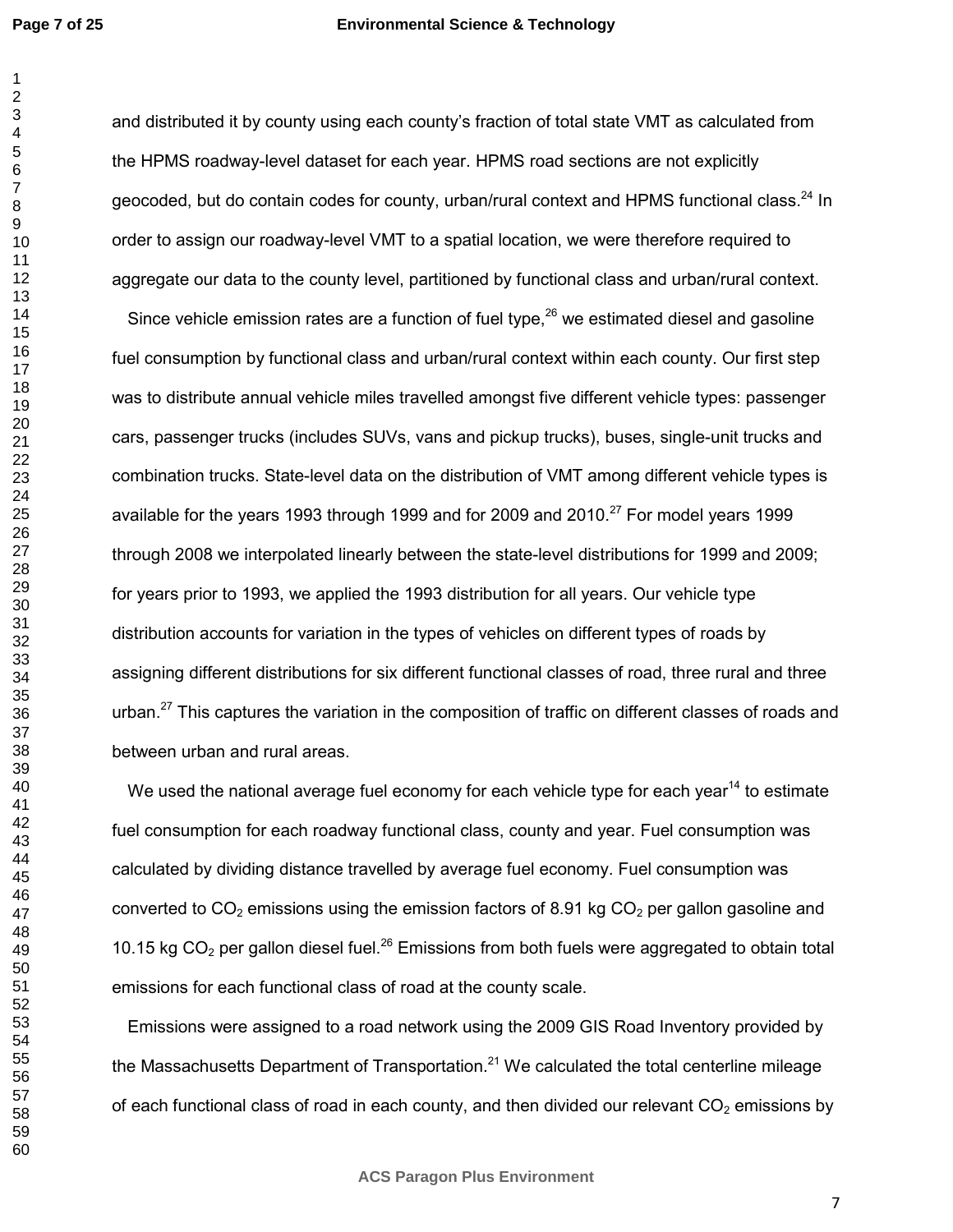this mileage to generate average per-mile  $CO<sub>2</sub>$  emissions. These average per-mile emissions were then assigned by functional class, urban/rural context and county to the road network for each year in the study period.

For comparability with prior estimates, we aggregated our roadway-scale emissions to multiple scales: a 1km grid, a 0.1 degree grid, and summed to the level of local towns.

## **Results and Discussion**

Using our HPMS data model, we produced on-road  $CO<sub>2</sub>$  emissions estimates at the scale of towns, and at a 1 km and 0.1 degree grid for Massachusetts for the years 1980 through 2008. The 1 km gridded results show the strong influence on emissions of major urban areas as well as both urban and rural interstates and highways (figure 1).



**Figure 1**. 1 km gridded on-road  $CO<sub>2</sub>$  emissions (metric tons  $CO<sub>2</sub>$ ) estimated by HPMS-based model for the year 2008.

We compared our total state-wide estimates to the estimates produced by EDGAR, Vulcan, the Massachusetts Greenhouse Gas Emissions Inventory (MGGEI),<sup>20</sup> the National Emissions Inventory (NEI),<sup>28</sup> the EPA's Motor Vehicle Emission Simulator (MOVES),<sup>29</sup> and with emissions estimates derived by applying emissions factors<sup>26</sup> to statewide fuel consumption reported by FHWA<sup>30</sup> (figure 2). We found that EDGAR emissions estimates significantly exceeded FHWA estimates, our model estimates, and most other inventory products. Since we assume the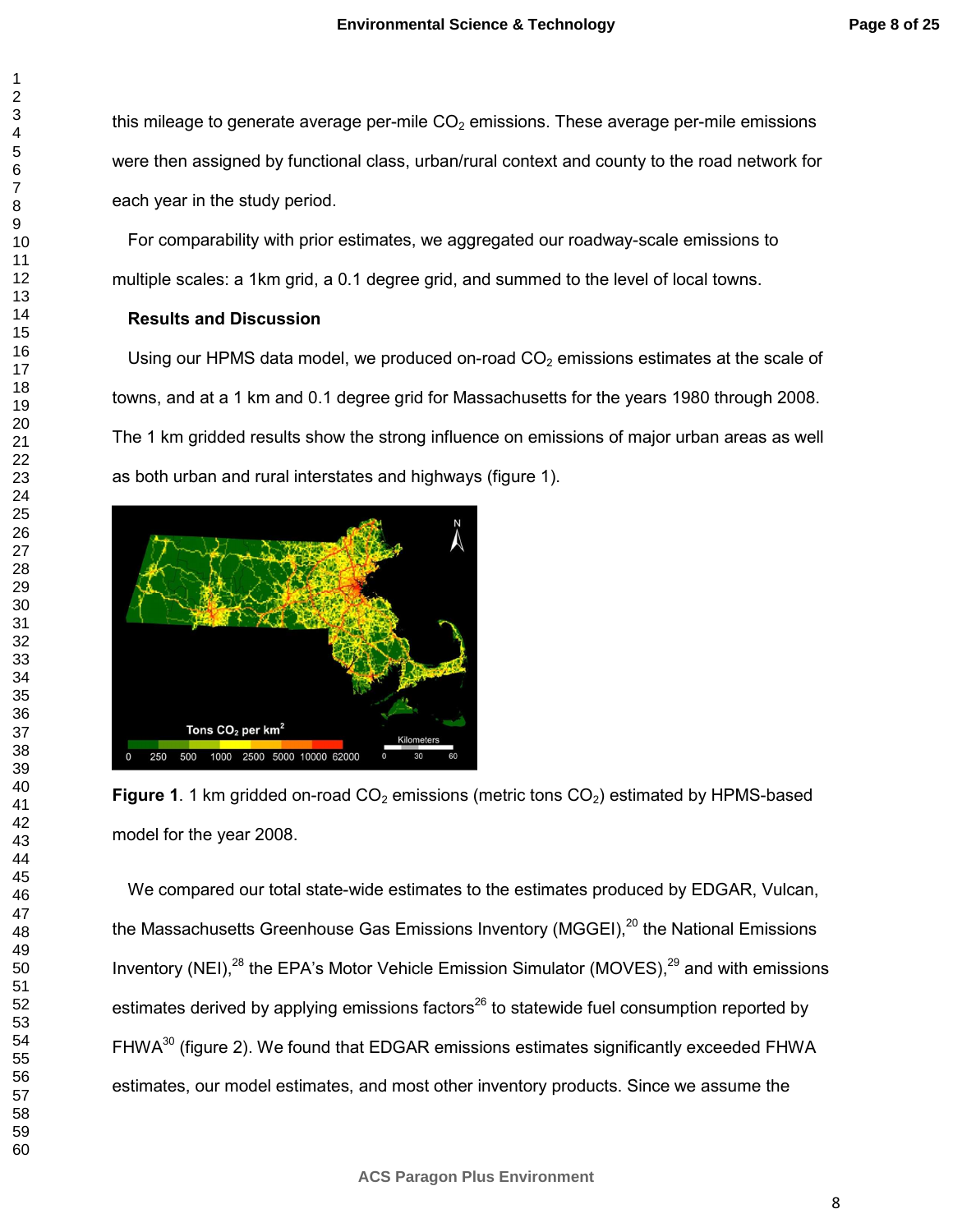FHWA fuel consumption data to be the closest to actual "ground-truth" for statewide on-road  $CO<sub>2</sub>$  emissions, it is of concern that EDGAR estimates exceed these values by as much as 9.3 million tons, or more than 33%, and systematically exceed FHWA estimates by an average of 22.8% across the study period. The EDGAR emissions are closest to the MGGEI. However, the discrepancy may be accounted for by the fact that the MGGEI emissions represent the entire transportation sector, including emissions associated with rail and air transportation that are absent from other inventories.



**Figure 2.** Comparison of total Massachusetts on-road CO<sub>2</sub> emissions estimates from our HPMS model with EDGAR, FHWA, MOVES, Vulcan, MGGEI and NEI inventories. Emissions for FHWA estimated using emissions factors for fuel combustion from Energy Information Adminstration.<sup>26</sup>

Our HPMS-based model is in better agreement with the FHWA estimates, but does show a systematic under-prediction. The best fit between our model and FHWA data is for the years that we used state-level data for distribution of VMT among vehicle types (1993-1999).<sup>27</sup> In the years that we estimated this distribution, our model show larger deviations from FHWA, which suggests that our estimated distribution may underestimate the miles travelled by lower fuel economy vehicles during those years. It is also possible that FHWA overestimates the amount of fuel that is consumed by drivers in the state, since state totals are derived from the volumes of fuel sold—but not necessarily consumed—within the state's boundaries. This discrepancy is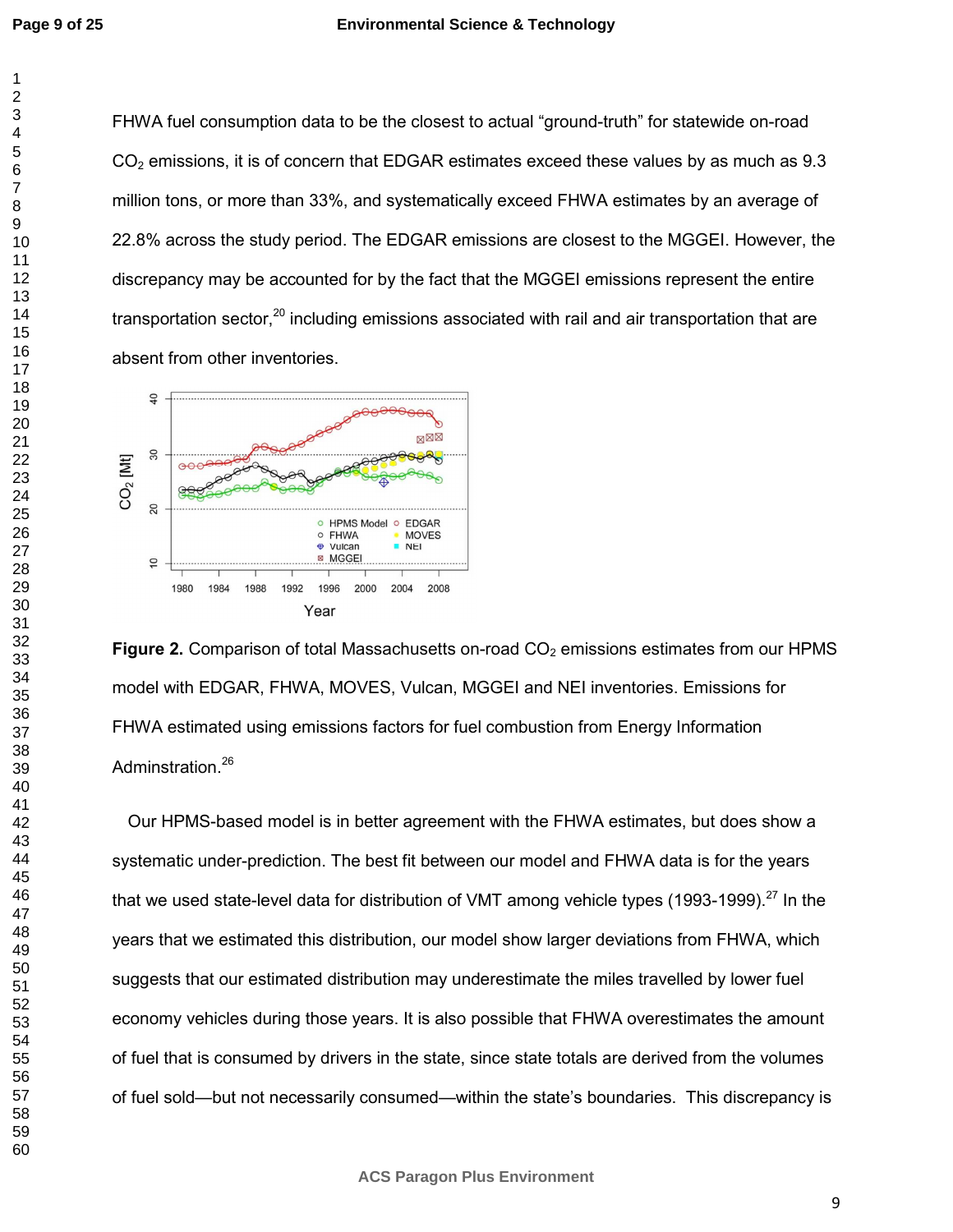likely to be larger in states such as Massachusetts, which have both a small areal extent and substantial cross-border traffic flows.

Our model also exhibits generally good agreement with results generated by the EPA MOVES software for 1990 and 1999, but diverges in later years where MOVES estimates are observed to match the trend in FHWA estimates. We ran the MOVES software for the state of Massachusetts using the built-in default values for fleet age and vehicle type distribution. The trend in our estimates matches that in MOVES, which suggests that both models are capturing the same underlying processes that drive changes in emissions.

The divergence of our estimates from EDGAR and FHWA are fundamentally explained by their underlying methodological differences. EDGAR's use of a national emission control total in conjunction with road density as a downscaling proxy, combined with the fact that Massachusetts has the third-highest road density of all U.S. states,<sup>32</sup> tends to bias its estimates upward. Symmetrically, for states with lower than average road densities EDGAR will tend to systematically under-predict emissions relative to inventories calibrated to state-level data.

The EDGAR emissions product plays an important role in carbon cycle modeling, as many inverse atmospheric models, such as CarbonTracker,<sup>4</sup> use EDGAR as an input term in the calculation of terrestrial carbon fluxes. Spatial misallocation of anthropogenic emissions introduces error to these models, and may bias estimates of carbon storage in terrestrial ecosystems.<sup>11</sup> A key implication of our results is that out of an abundance of caution, future U.S.-focused regional- or national-scale carbon-cycle modeling studies would be well advised to compare EDGAR's regional estimates to FHWA's state-wide fuel consumption estimates, which are available from 1980 to present, and provide a simple validation of on-road  $CO<sub>2</sub>$  emissions at the regional scale.

We next compared our results with on-road  $CO<sub>2</sub>$  emissions estimated by Vulcan and the EDGAR inventory (figure 3) for the year 2002, the only year for which all three inventories generate on-road  $CO<sub>2</sub>$ . When summed to total statewide emissions, we find good agreement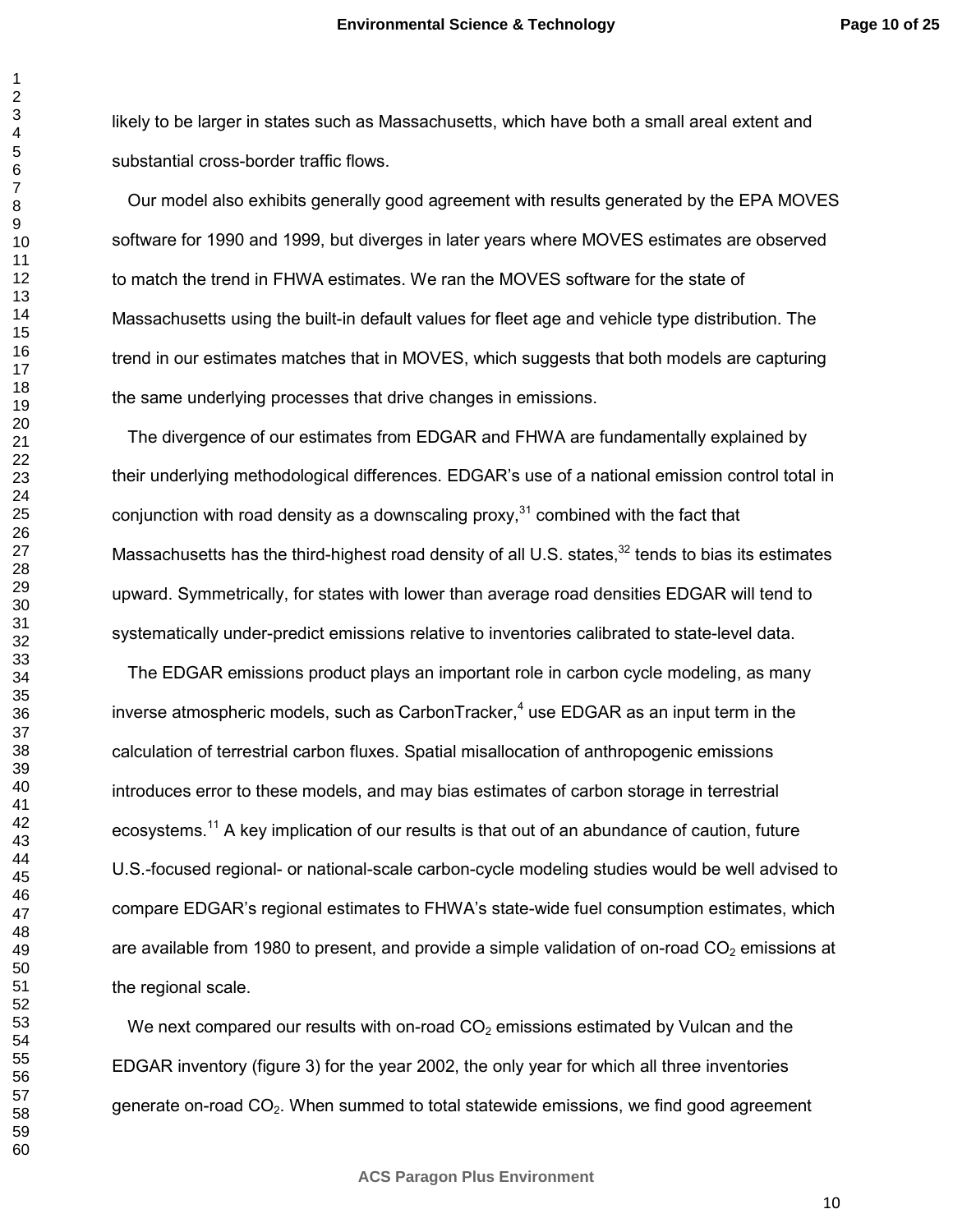between our model and Vulcan: 26,127,254 tons  $CO<sub>2</sub>$  for HPMS and 24,838,683 tons  $CO<sub>2</sub>$  for Vulcan, a difference of roughly 5%. This is an improvement compared to the EDGAR product, which estimates total emissions of 37,942,510 tons  $CO<sub>2</sub>$  in the year 2002, 45% greater than our HPMS estimates and 53% greater than Vulcan. We also calculated cell-by-cell differences between HPMS and Vulcan, which show a mean difference of 6,190 tons. Difference maps and additional details are available in the Supplemental Information.



**Figure 3.** Comparison of CO<sub>2</sub> emission inventories for Massachusetts at 0.1 degree grid scale. Panel A shows HPMS-based estimates, Panel B shows EDGAR Product estimates, Panel C shows Vulcan Product estimates. Panel D shows HPMS-based estimates at 1 km grid scale. Note the difference in the highest legend value for the 1km<sup>2</sup> estimates versus the 0.1 degree estimates. This is a demonstration of how aggregation to the 0.1 degree scale masks the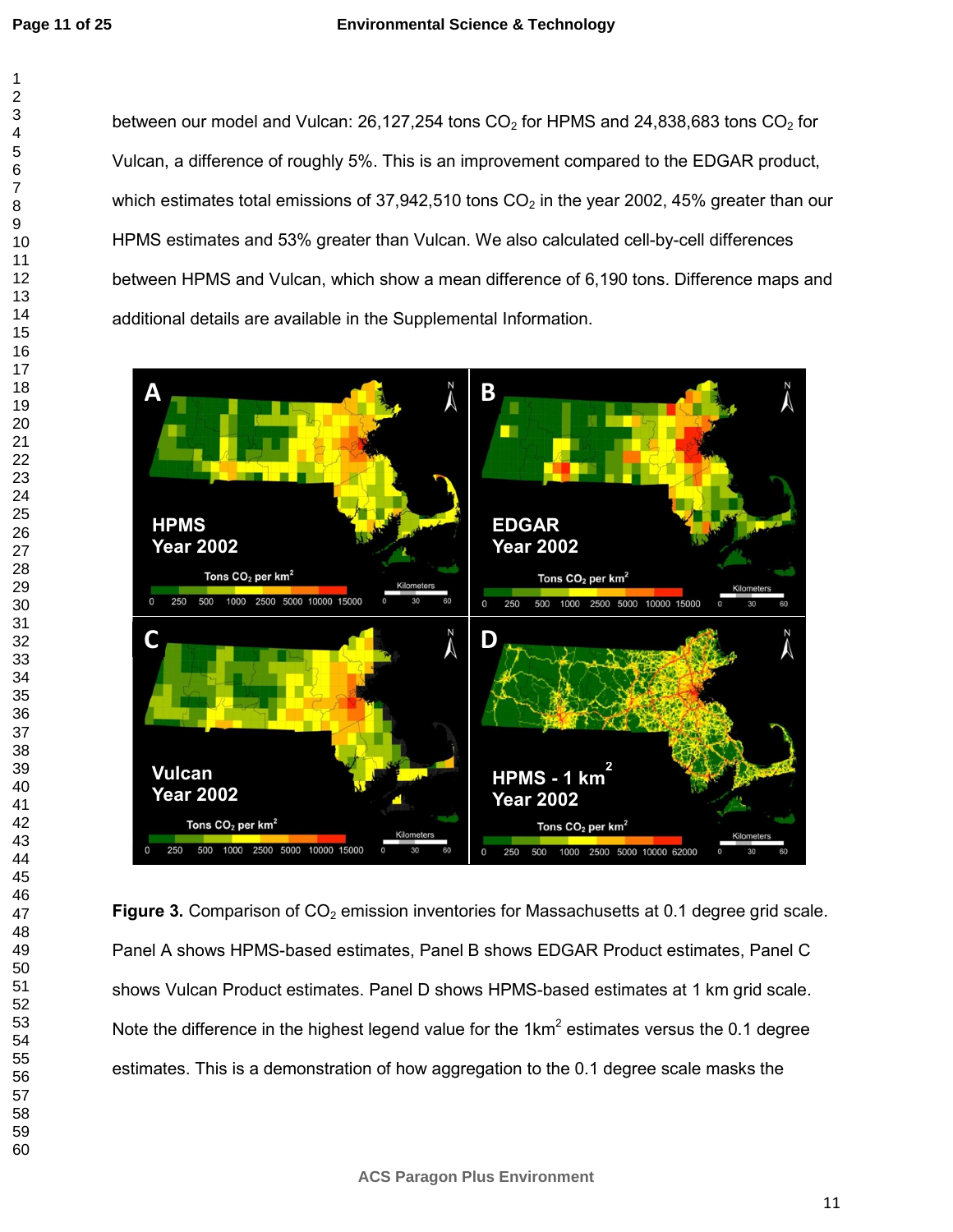presence and location of the significantly higher emissions intensities that are present in the cores of urban areas.

Despite the good aggregate correspondence between our results and Vulcan, we observed differences between all three models in the spatial allocation of emissions (figure 3). The EDGAR product shows emissions declining relatively sharply outside the densest urban areas in eastern Massachusetts and the Springfield Urbanized Area in the south-central part of the state. Vulcan shows the most gradual decline in emissions moving from dense urban areas to less dense suburban and rural areas, while our HPMS-based emissions inventory falls between EDGAR's and Vulcan's urban-rural emission gradients. Per our discussion above, EDGAR's spatial distribution of emissions corresponds tightly to the spatial extent of the road network, but, crucially, its estimates do not distinguish either roads' functional classes or their rural-urban context, both of which are predictors of traffic patterns. Vulcan partially addresses this issue by using a combination of population density, road density, and functional class to spatially allocate  $CO<sub>2</sub>$  emissions. In urban areas Vulcan emissions correlate well with both our model and with the EDGAR product. However Vulcan distributes rural VMT by roadway class in each county using the county's share of total state rural-area population.<sup>18</sup> Given that only five counties comprise nearly all of the predominantly rural western and central parts of Massachusetts, each spatial unit represents a sizeable share of total state rural population. And, since Vulcan assigns rural VMT uniformly across each road type within a county, it is likely that some areas are assigned VMT in excess of that actually occurring on their constitutent local roads. This explanation is consistent with Vulcan's higher emission values in grid cells in the rural western areas of the state compared to non-population based techniques. Our 1km resolution estimates (Figure 3D) show clearly the underlying Massachusetts road network and the consequent sparseness of emissions in the western part of the state. For both our model and EDGAR, rural-area emissions only exceed 250 tons  $CO<sub>2</sub>$  per km<sup>2</sup> in areas that contain large freeway segments. To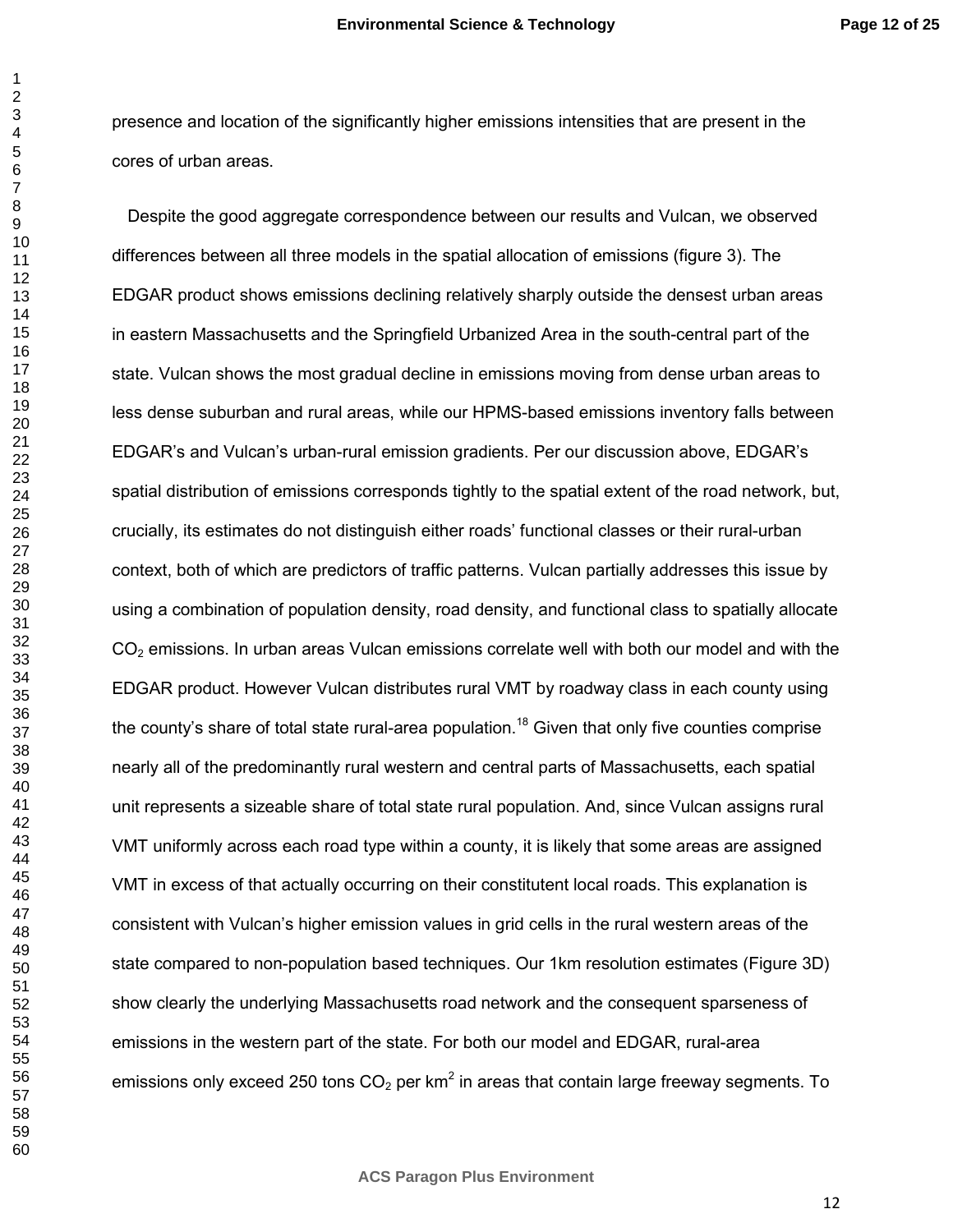#### **Environmental Science & Technology**

recapitulate, it seems likely that Vulcan over-allocates  $CO<sub>2</sub>$  emissions to rural roads in Massachusetts, a result which is consistent with other recent findings.  $16,33$ 

## **Sources of Uncertainty**

We take pains to elaborate two potentially significant sources of uncertainty in our HPMS model: uncertainty associated with the values of AADT reported by HPMS and uncertainty in our fuel economy estimates of each vehicle type. Uncertainty in the fuel economy of each vehicle type arises from variation in the average travel speed of each vehicle and from variations in vehicle age. Older model-year vehicles tend to have lower fuel economy than newer ones, due to tightening of the Corporate Average Fuel Economy (CAFE) standards over the period of our sample. As well, fuel economy is substantially reduced by travel at lower speeds, as occurs when traffic flow is congested. This effect also varies by vehicle type.<sup>35</sup> Our ability to account for local heterogeneity in fuel economy's response to these regulatory changes is limited by our use of a national average fuel economy for each vehicle type, which is averaged across all vehicle ages, all road types, and all travel speeds.<sup>14</sup> Therefore to the extent that the age distribution of vehicles or the level of traffic congestion in Massachusetts diverges from the national average, our model's fuel economy values will be biased. Although the uncertainty associated with the vehicle age distribution for Massachusetts is difficult to estimate without access to data on individual vehicle registrations, a recent study by Mendoza et al.<sup>36</sup> estimated that the impact on fuel economy of variations in vehicle age to be less than 2% for most vehicle types. Data from the most recent Urban Mobility Report<sup>37</sup> indicate that the major urban areas in Massachusetts have levels of congestion similar to the national average. However, given that, first, our model does not directly account for the effects of traffic congestion on fuel economy, and, second, we under-predict FHWA fuel consumption by on average 8.5%, it is reasonable to suspect that some of this difference may be accounted for by this particular uncertainty.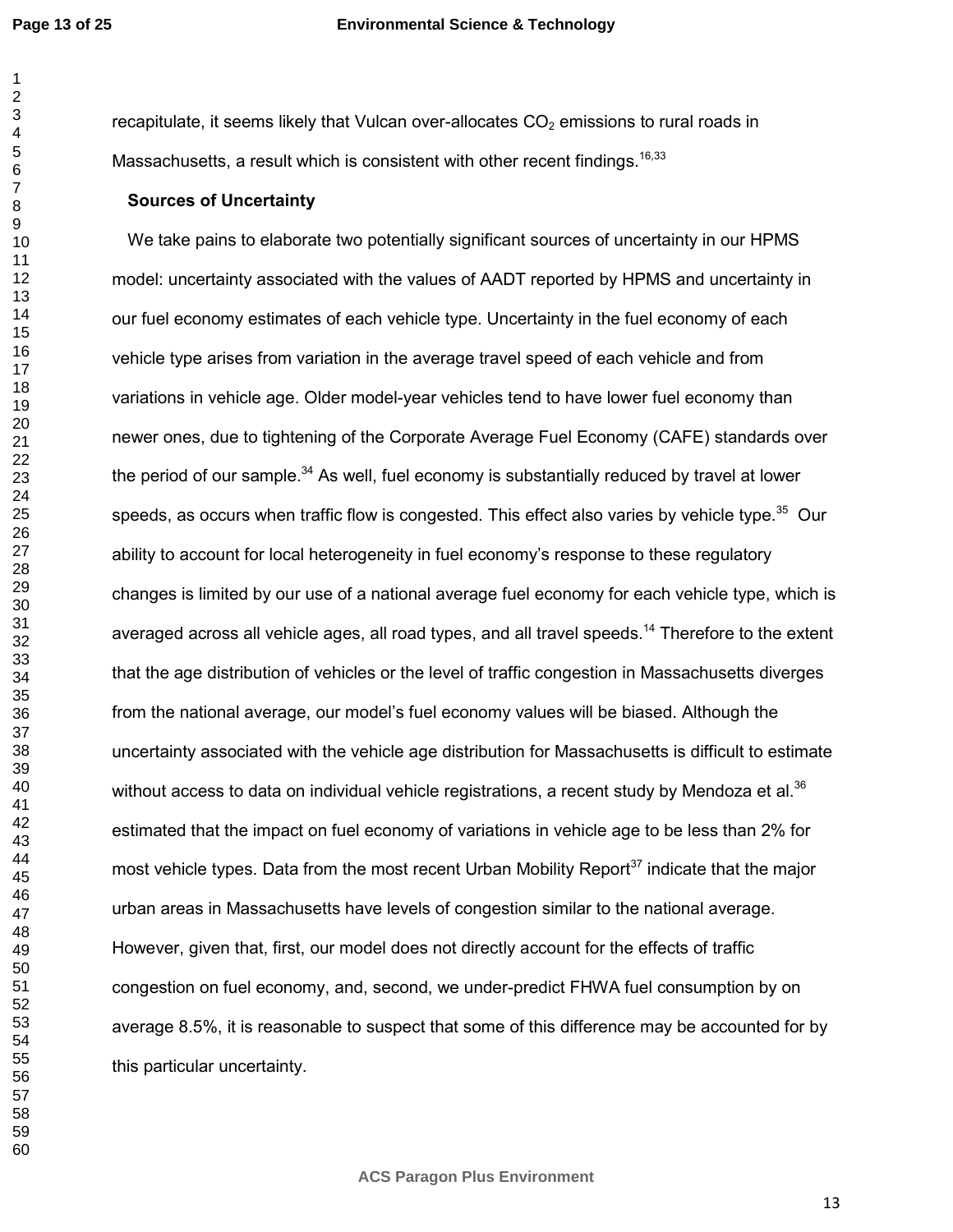There are two types of uncertainty associated with AADT: uncertainty in actual traffic measurements and uncertainty in estimates of AADT that FHWA impute for roads that are not directly measured. The latter type of uncertainty stems from the practice of using seasonal and geographic factoring to assign AADT from permanent or portable automated traffic recorder stations (ATRs) to similar road links in the network that lack ATR data. Several researchers have used state data to estimate this uncertainty. Ritchie<sup>38</sup> estimated uncertainties in factored AADT of 7-18 % for Washington State. Gadda et al.<sup>39</sup> found average uncertainties of 12-14% for Minnesota and Florida roads. The FHWA Guidelines for Data Quality Measurement<sup>40</sup> set uncertainty targets of less than 10% mean absolute error for most road classes in HPMS.

Mendoza et al.<sup>36</sup> use reported confidence interval and precision estimates from the HPMS Field Manual<sup>24</sup> to estimate one-sigma percent uncertainties for HPMS reported AADT that range from 3.04% to 7.8% depending on functional class. One-sigma uncertainties are roughly equivalent to a 68.3% confidence interval. To evaluate the impact of AADT uncertainty on our model results, we calculated upper and lower bound estimates of AADT for each road section using both a one-sigma percent difference and a two-sigma percent difference. Two-sigma uncertainties (equivalent to a 95.4% confidence interval) were obtained by doubling the onesigma values reported by Mendoza et al. Using these higher and lower AADT values our model generated  $CO<sub>2</sub>$  estimates that ranged from  $\pm$ 7.4% to  $\pm$ 7.6% for one-sigma differences in AADT and from ±14.7% to ±15.2% for two-sigma differences, relative to our original estimates. Both ranges are in general agreement with the micro-level studies cited above, and give us additional confidence in the veracity of our estimation procedure. As well, the upper boundary estimates encompass the values for FHWA emissions for most but not all of the years of this study. Further details are included in the Supplemental Information.

## **Analysis of On-road CO2 Emissions and Population Density**

A key issue in the debate over how to reduce on-road  $CO<sub>2</sub>$  is the nature of the relationships between emissions and VMT, and between VMT and other features of the built environment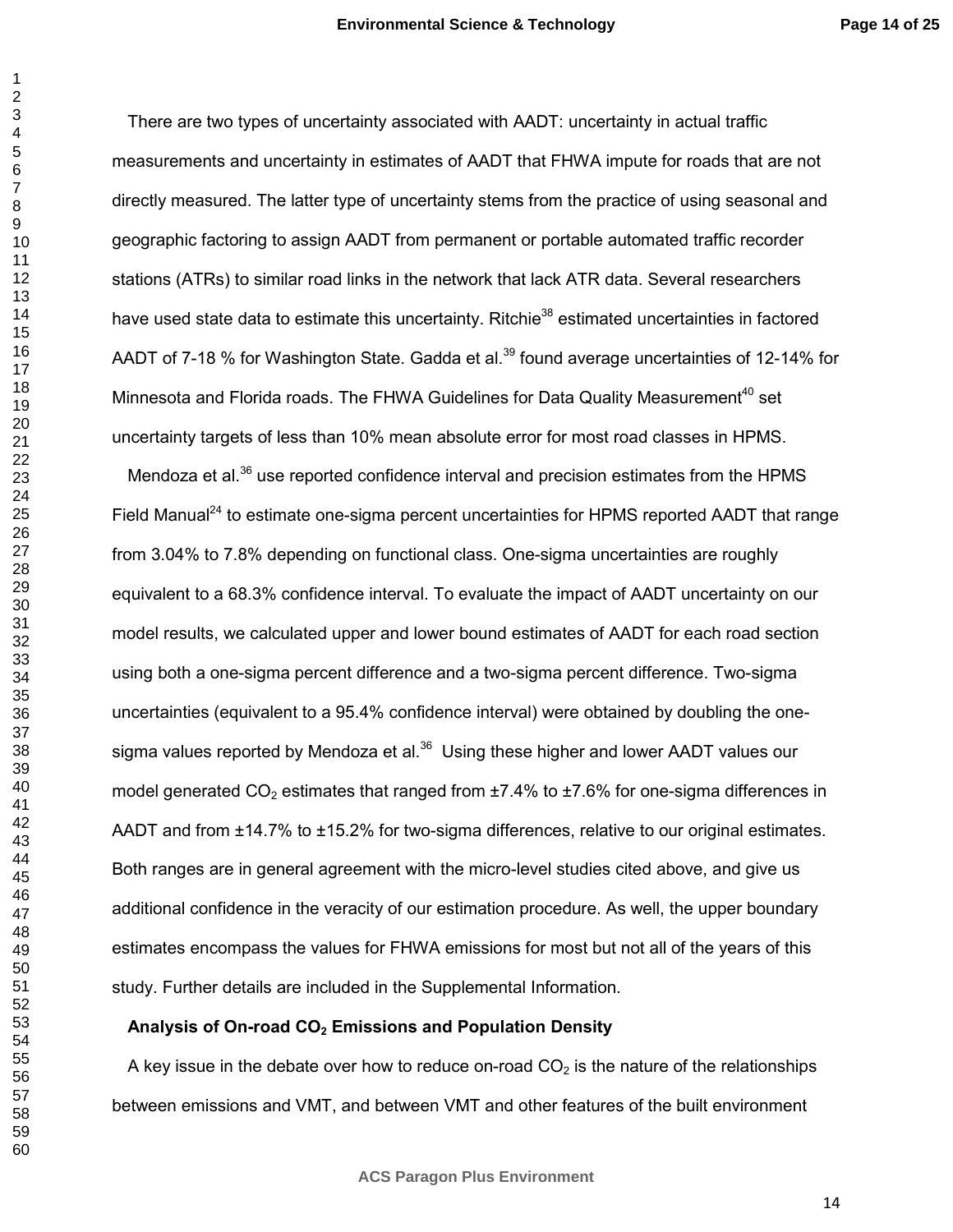**Page 15 of 25**

#### **Environmental Science & Technology**

such as the density of roads, residences and commercial activity. These issues have been the subject of intensive study for several decades, with recent work focusing on the influence of road infrastructure,  $41-43$  the effect of fuel prices and vehicle fuel economy  $44,45$  and the influence of land-use, population density and other demographic factors.<sup>46-48</sup> A recent National Research Council investigation<sup>22</sup> found that the majority of studies report an inverse relationship between VMT and population density, with VMT decreasing by 5% to 12% given a doubling of population density.<sup>22</sup> Quantifying the effect on VMT of changes in population density is important, as it informs policymakers considering planning policies such as infill development or lot-size restrictions that aim to reduce vehicle  $CO<sub>2</sub>$  emissions by traffic in and around large urbanized areas.

To accurately characterize the effects of population density on  $CO<sub>2</sub>$  emissions, it is necessary to account for trends in these variables across both time and space. As our method for estimating emissions does not rely on population density as a spatial proxy, we were able to use the results of our emissions inventory to conduct a cross-sectional time-series regression analysis of  $CO<sub>2</sub>$  on population density at the scale of local towns. We used population data for each of the 351 Massachusetts towns for the years 1980 through 2008, as reported by the Massachusetts Department of Revenue.<sup>49</sup> We aggregated our emissions estimates to the town scale and normalized  $CO<sub>2</sub>$  emissions by dividing them by the total length of roads in each town. We ran a panel regression of  $CO<sub>2</sub>$  mile<sup>-1</sup> on population km<sup>-2</sup>, estimating town and year fixed effects for the whole dataset. The town fixed effects capture heterogeneous unmeasured influences on emissions that are unique to the spatial area covered by each town, such as the spatial structure of the road network or local zoning practices, but which are stable across time. The year fixed effects represent exogenous impacts that affect all towns in the sample but vary over time, such as changing demand for travel and VMT, and trends in unmeasured economic variables such as fuel prices and income. We employ a semi-parametric stratification of our estimates by population density to allow the marginal effect of population density on emissions

**ACS Paragon Plus Environment**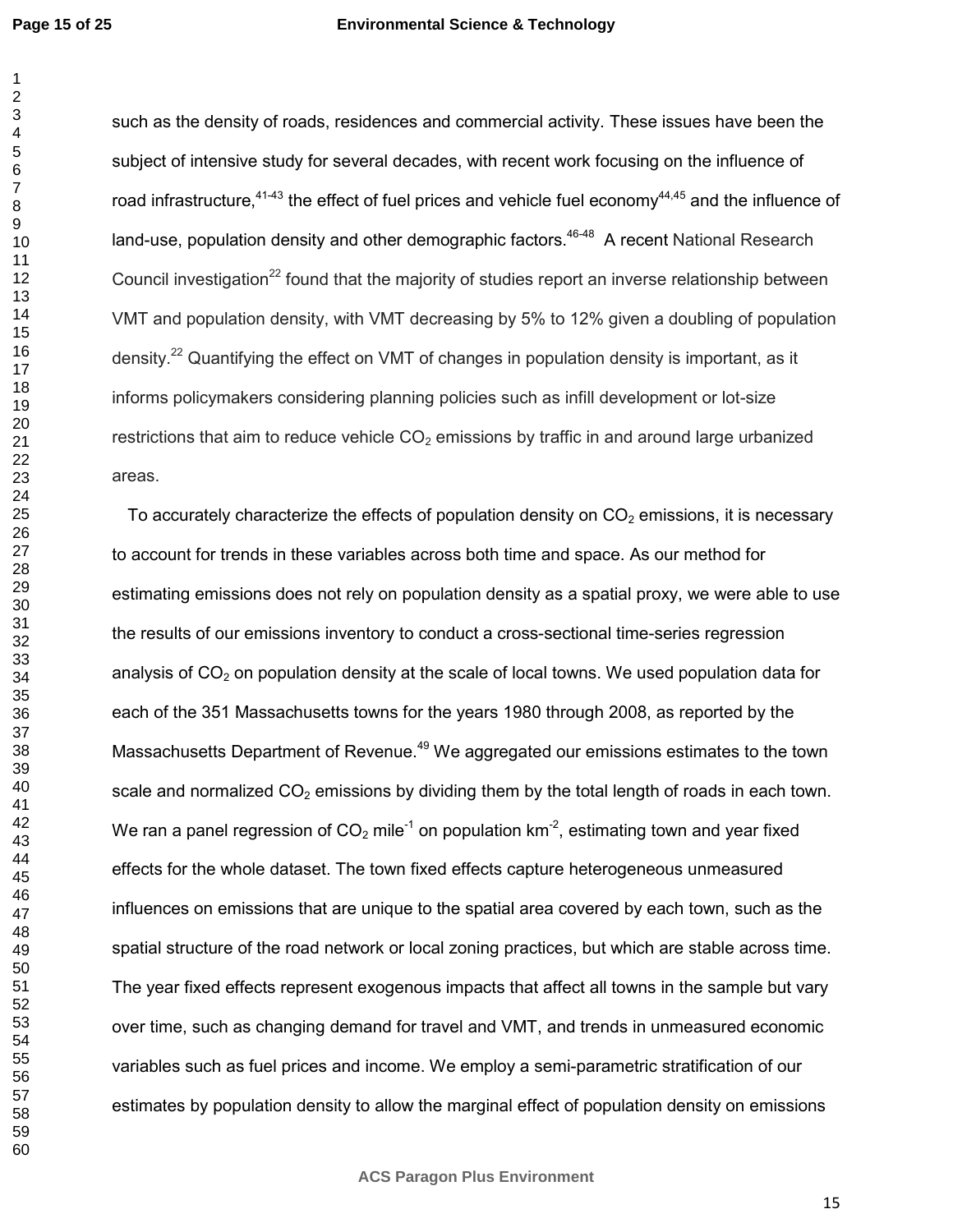to vary with different densities. Our model showed excellent goodness-of-fit with an R<sup>2</sup> value of 0.93 and a statistically significant negative correlation between population density and  $CO<sub>2</sub>$ emissions per mile of roadway.

To evaluate whether the sign and magnitude of the relationship between emissions and population density changes across different levels of density, we pooled our population density data and used the estimated regression coefficients to predict  $CO<sub>2</sub>$  emissions over the range of observed densities. The general functional form of the relationship is characterized as a sequence of linear splines, each with its own confidence interval (figure 4). As the data are pooled across all towns and years, each spline segment represents the common marginal impact of density in a collection of different towns in different years. The shape of the curve in figure 4 reflects the effect of increasing population density on  $CO<sub>2</sub>$  emissions, independent of the year- and town-fixed effects.



**Figure 4.** Plot of predicted CO<sub>2</sub> emissions per mile vs. population density, with town and year fixed effects excluded. Observations are pooled across all towns and years. Grey area represents extent of 95% confidence intervals.

Population density is positively correlated with vehicle emissions at densities less than 2000 persons km<sup>-2</sup>. However, above this level the correlation becomes negative, and emissions decline slowly until densities exceed 4000 persons  $km<sup>-2</sup>$ , and then more rapidly thereafter.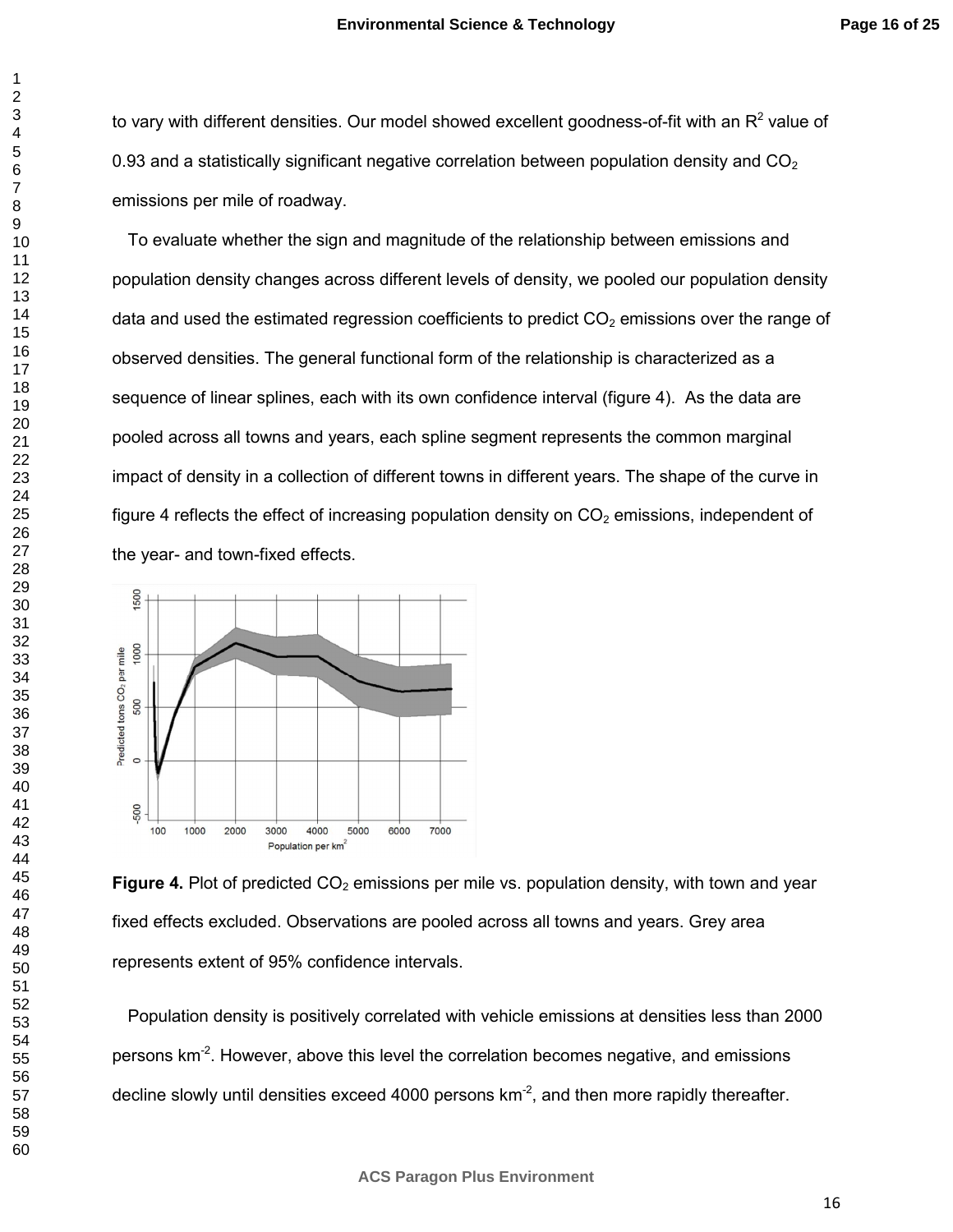**Page 17 of 25**

#### **Environmental Science & Technology**

These results suggest that it is only at the higher population densities associated with dense, urban-core towns that we would expect to see on-road emissions decline with rising density. For lower-density towns, increasing population density is more likely to result in an increase rather than a decrease in vehicle emissions occurring within the town. This result may be a consequence of adding new resident-drivers to the roads, or an indirect effect of denser development drawing more travelers into the area from neighboring towns. Since our emissions estimates only consider the emissions that occur within each town's boundary, we cannot distinguish emissions emitted by residents of the town versus those emitted by drivers from other towns.

Our estimates reflect emissions generated by four different categories of vehicle travel: (1) trips that occur entirely within the given town; (2) trips that originate in the town and terminate outside the town; (3) trips that originate outside the town and terminate within the town; and (4) trips which pass through the town, but start and end elsewhere. We would expect a town's population density to have a stronger direct effect on emissions from categories 1 and 2 and a weaker effect on emissions from categories 3 and 4. That is, higher local population density should reduce per capita vehicle emissions by reducing VMT by the residents of the town, both for trips within the town (category 1) and trips outside the town (category 2). This effect could be generated by increasing the availability of trip destinations such as employment or retail centers or by induced shifts to alternative modes of travel such as walking, bicycling or public transit.

Density's impact on category-3 trips is less straightforward, as a town with high density may draw vehicle trips from neighboring towns if it contains destinations that attract these trips. Indeed in urban areas the availability of trip destinations has been shown to be a stronger predictor of VMT than population density.<sup>23,46</sup> Across the state, we would expect this effect to vary depending on local relationships between population density and destination availability. Emissions from category-4 trips are probably influenced more strongly by the nature of the road network that transits the town than by the town's population density. We expect this effect to be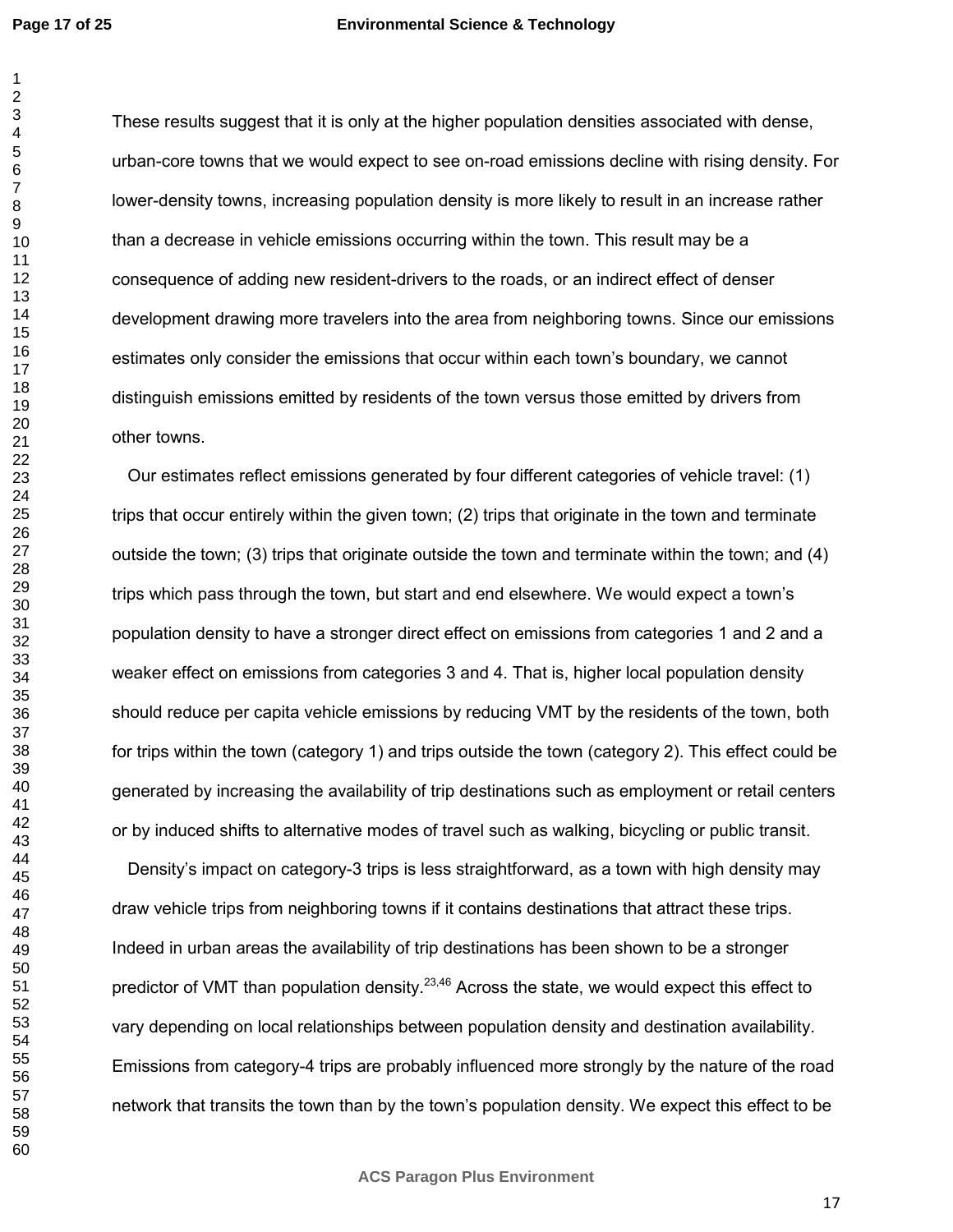most pronounced in the rural towns containing sections of interstate highway in the western part of the state, and this is reflected in the higher marginal impact of density close to the origin in Figure 4. Disentangling the proportions of total emissions that originate from the four categories listed above requires a far more data-intensive process of conducting a full traffic assignment using origin and destination survey data for the entire road network, which is a task that we leave for future research. Nevertheless, our results still show clearly that population density influences on-road emissions through a combination of direct and indirect pathways, with high density towns showing a decrease in per-mile  $CO<sub>2</sub>$  emissions relative to low density towns. That this decrease is only observed in towns above a relatively high density threshold highlights the potential magnitude of the indirect effects of density described in category 3, and suggests that at low to medium densities, the attraction of vehicle trips from surrounding towns may counteract the decline in per-capita emissions caused by increased local density.

These results highlight the value of using an emissions inventory with high spatial and temporal resolution. At coarser spatial scales, much of the variation in population density and on-road emissions between towns is lost in the aggregation to larger grid cells. By preserving this local variation, and by generating emissions estimates that did not rely on population density as a proxy for spatial allocation, we were able to highlight the shape of the response surface between on-road  $CO<sub>2</sub>$  emissions and population density at the scale of local municipalities in Massachusetts. Lastly, our finding of a highly nonlinear relationship between bottom-up emission estimates and a spatially-varying proxy variable used in prior studies highlights the potential pitfalls of relying on linear predictors in the construction of downscaled emission inventories.

**Acknowledgments:** We would like to express gratitude to Scott Peterson at the Boston Metropolitan Planning Organization and to Steve Raciti at Boston University for their assistance on this project. This research was funded by Boston University and the National Science

**ACS Paragon Plus Environment**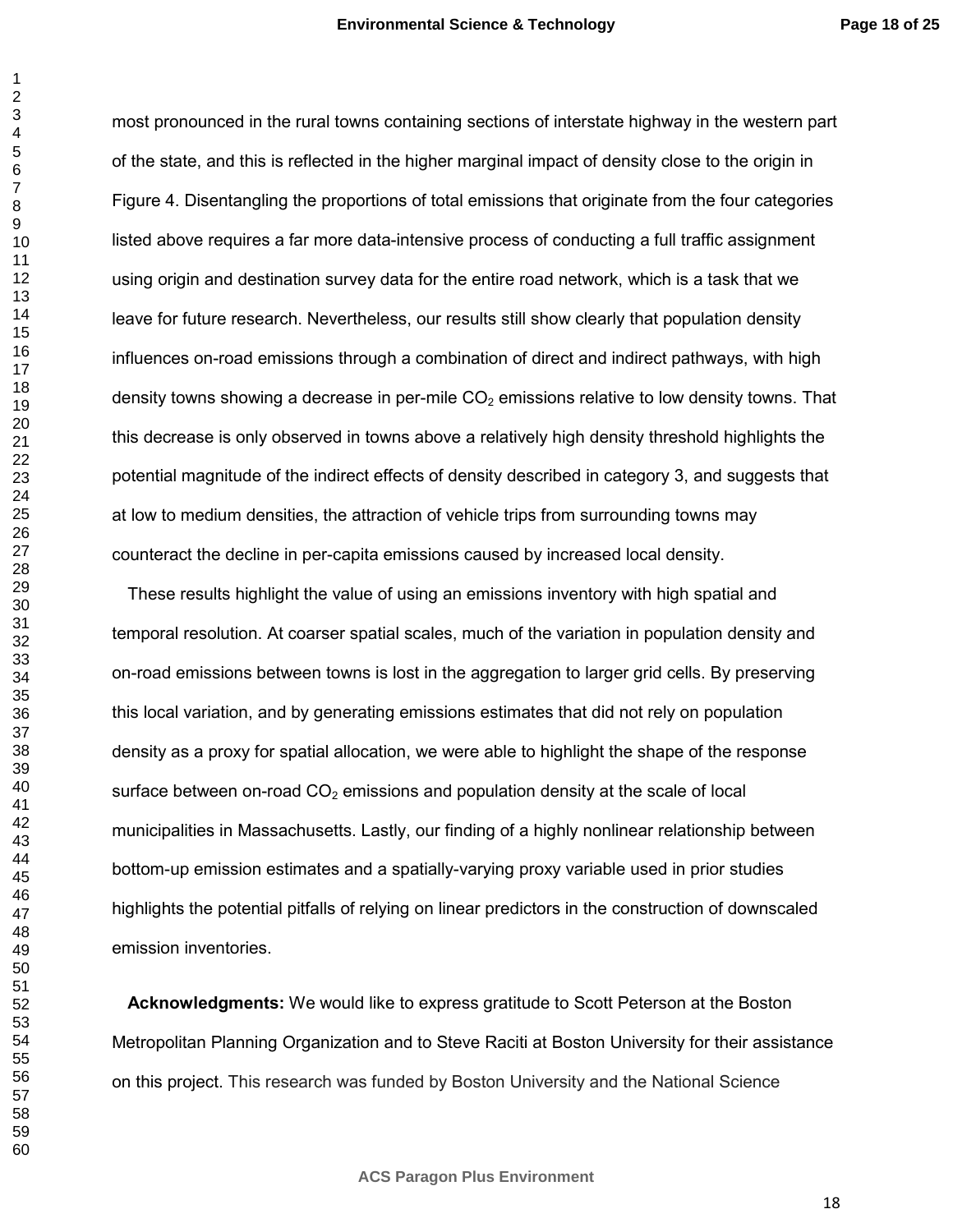Foundation Urban Long Term Research Area Exploratory Awards (ULTRA-Ex) program (DEB-0948857). Gately and Sue Wing gratefully acknowledge support from U.S. Dept. of Energy Office of Science (BER) grant no. DE-SC005171. We also thank the Vulcan Project team for granting us use of Vulcan data.

**Supporting Information:** Contains detailed methodology, panel regression statistics, and additional figures. This material is available free of charge via the Internet at http://pubs.acs.org.

## **References**

1. Inventory of U.S. greenhouse gas emissions and sinks: 1990 – 2009; United States Environmental Protection Agency: Washington, DC, 2011.

2. Climate Change 2007: The Physical Science Basis. Contribution of Working Group I to the Fourth Assessment Report of the Intergovernmental Panel on Climate Change. Solomon, S.; Qin, D.; Manning, M.; Chen, Z.; Marquis, M.; Avery, K.B.; Tignor, M.; Miller, H.L. Eds. Cambridge University Press, Cambridge, United Kingdom and New York, NY, USA, 2008, pp 996.

3. California Global Warming Solutions Act (AB 32), Health & SC § 38500–38598, 2006; http://www.arb.ca.gov/cc/docs/ab32text.pdf

4. Peters, W.; Jacobson, A. R.; Sweeney, C.; Andrews, A. E.; Conway, T. J.; Masarie, K.; Miller, J. B. An atmospheric perspective on North American carbon dioxide exchange: CarbonTracker. *PNAS* 2007, *104*, (48), 18925-18930.

5. Gregg, J.; Losey, L.; Andres, R.; Blasing, T.; Marland, G. The temporal and spatial distribution of carbon dioxide emissions from fossil fuel use in North America. *Journal of Applied Meteorology and Climatology* 2009, *48*, 2528-2542.

6. Zhou, Y.; Gurney, K. R. Spatial Relationships of Sector-specific Fossil Fuel CO2 Emissions in the United States. *Global Biogeochemical Cycles* 2011, *25*, (3), GB3002, pp 13: DOI 10.1029/2010GB003822.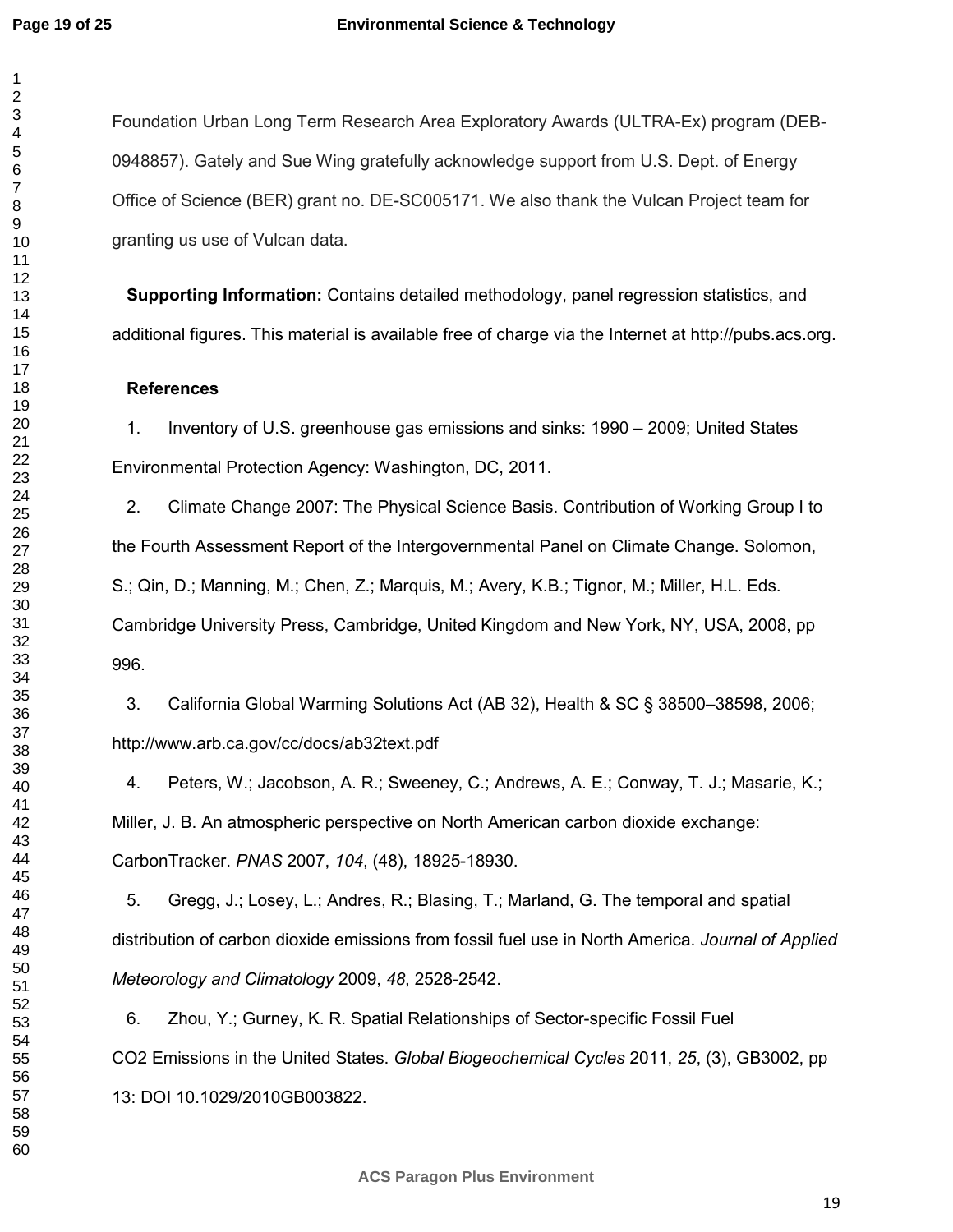7. Ciais, P.; Paris, J. D.; Marland, G.; Peylin, P.; Piao, S. L.; Levin, I.; Pregger, T.; et al. The European Carbon Balance. Part 1: Fossil Fuel Emissions. *Global Change Biology* 2010, *16*, (5), 1395–1408. doi:10.1111/j.1365-2486.2009.02098.x.

8. Peylin, P.; Houweling, S.; Krol, M. C.; Karstens, U.; Rödenbeck, C.; Geels, C.; Vermeulen, A.; et al. Importance of Fossil Fuel Emission Uncertainties over Europe for CO2 Modeling: Model Intercomparison. *Atmospheric Chemistry and Physics* 2011, *11*, (13), 6607– 6622. doi:10.5194/acp-11-6607-2011.

9. McKain, K.; Wofsy, S.C.; Nehrkorn, T.; Eluszkiewicz, J.; Ehrlinger, J.R.; Stephens, B.B. Assessment of ground-based atmospheric observations for verification of greenhouse gas emissions from an urban region. *PNAS* 2012, *109*, (22), 8423-8428.

10. Committee on Methods for Estimating Greenhouse Gas Emissions. Verifying greenhouse gas emissions: method to support international climate agreements. National Research Council, 2010. Natl. Acad. Press, Washington, DC.

11. Gurney, K.R.; Zhou, Y.; Mendoza, D.; Chanrdasekaran, V.; Geethakumar, S.; Razlivanov, I.; Song, Y.; Godbole, A. Vulcan and Hestia: High Resolution quantification of fossil fuel CO<sub>2</sub> emissions. *MODSIM 2011 - 19th International Congress on Modeling and Simulation -Sustaining Our Future: Understanding and Living with Uncertainty* 2011, 1781-1787.

12. Schuh, A. E.; Denning, A. S.; Corbin, K. D.; Baker, I. T.; Uliasz, M.; Parazoo, N.; Andrews, A. E.; Worthy, D. E. J. A Regional High-resolution Carbon Flux Inversion of North America for 2004. *Biogeosciences* 2010, *7*, (5) 1625–1644. doi:10.5194/bg-7-1625-2010.

13. *Emission Database for Global Atmospheric Research (EDGAR), release version 4.2;* European Commission, Joint Research Centre (JRC)/Netherlands Environmental Assessment Agency (PBL) 2011; http://edgar.jrc.ec.europa.eu

14. *Highway Statistics Series, Table VM-1*; Federal Highway Administration: Washington, DC, 1980 – 2010. http://www.fhwa.dot.gov/policyinformation/statistics.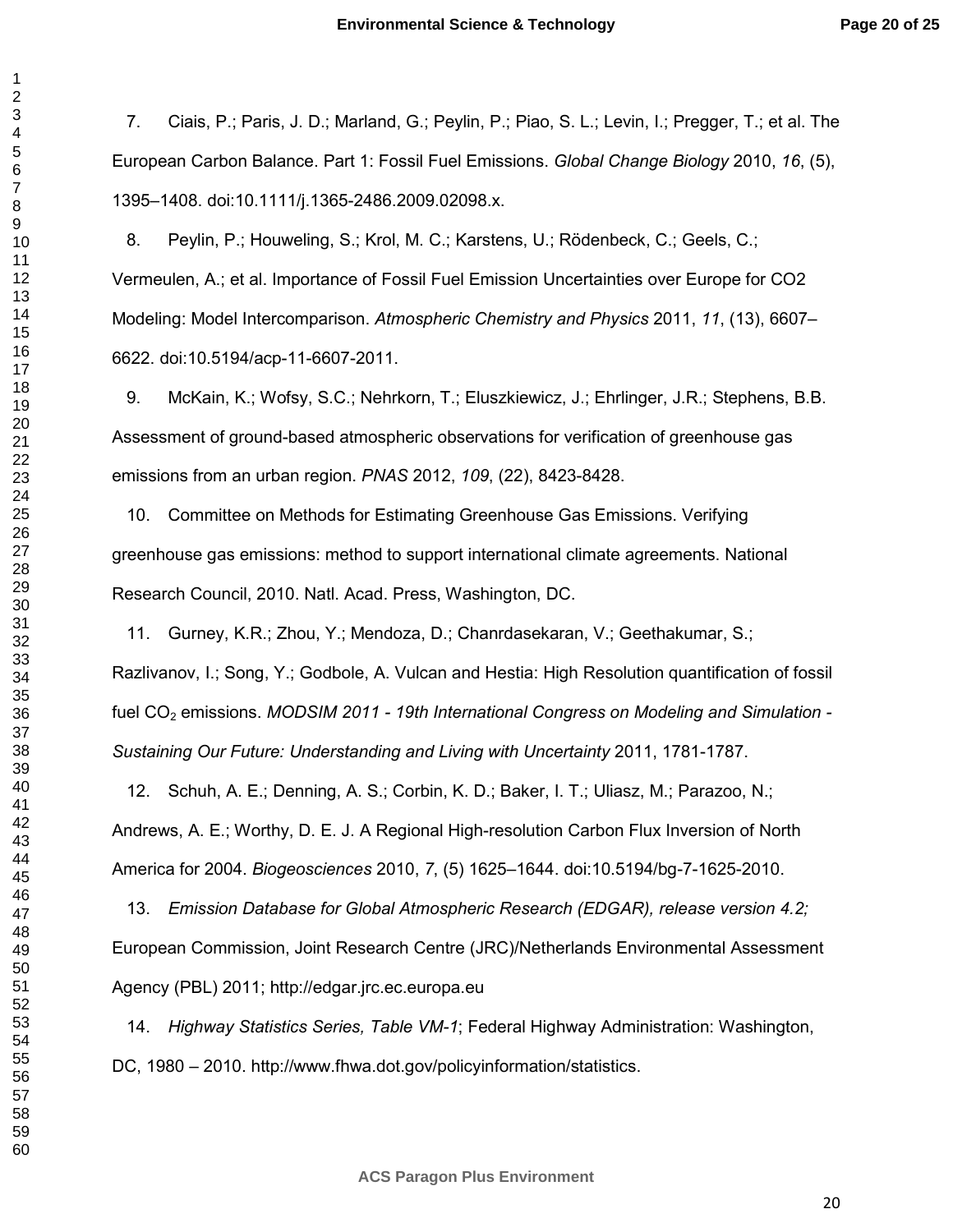#### **Environmental Science & Technology**

15. Gurney, K.; Mendoza, D.; Zhou, Y.; Fischer, M.; Miller, C.; Geethakumar, S.; de la Rue de Can, S. High resolution fossil fuel combustion  $CO<sub>2</sub>$  emission fluxes for the United States. *Environmental Science and Technology* 2009, *43*, 5535-5541.

16. Brondfield, M.; Hutyra, L.; Gately, C.; Raciti, S.; Peterson, S. Modeling and validation of on-road CO2 emissions inventories at the urban regional scale. *Environmental Pollution* 2012, , 113-123.

17. Gurney, K.R.; Razlivanov, I.; Song, Y.; Zhou, Y.; Benes, B.; Abdul-Massih, M. Quantification of fossil fuel  $CO<sub>2</sub>$  emissions on the building/street scale for a large U.S. City. *Environmental Science and Technology* 2012, *46*, (21), 12194-12202.

18. *Vulcan Science Methods Documentation, Version 2.0*; Gurney, K. R.; Mendoza, D.; Geethakumar, S.; Zhou, Y.; Chandrasekaran, V.; Miller, C.; Godbole, A.; Sahni, N.; Seib, B.; Ansley, W.; Peraino, S.; Chen, X.; Maloo, U.; Kam, J.; Binion, J.; Fischer, M.; de la Rue du Can, S., 2010; http://vulcan.project.asu.edu/pdf/Vulcan.documentation.v2.0.online.pdf

19. *Archived data from the Highway Performance Monitoring System*. Made available by Robert Rozycki, Federal Highway Administration, U.S. Department of Transportation, Washington, DC, 2009.

20. *Massachusetts Greenhouse Gas Emissions Inventory: Preliminary 2006-2008*; Massachusetts Department of Environmental Protection, Boston, MA, 2010; http://www.mass.gov/dep/air/climate/ghg08inv.pdf

21. *Road Inventory File;* Massachusetts Department of Transportation 2009; http://www.massdot.state.ma.us/planning/Main/MapsDataandReports/Data/GISData.aspx

22. *Driving and the Built Environment: the Effects of Compact Development on Motorized Travel, Energy Use, and CO2 Emissions*; Committee for the Study on the Relationships Among Development Patterns, Vehicle Miles Traveled. National Research Council, Transportation Research Board, and National Research Council Board on Energy and Environmental Systems: Washington, DC, 2009.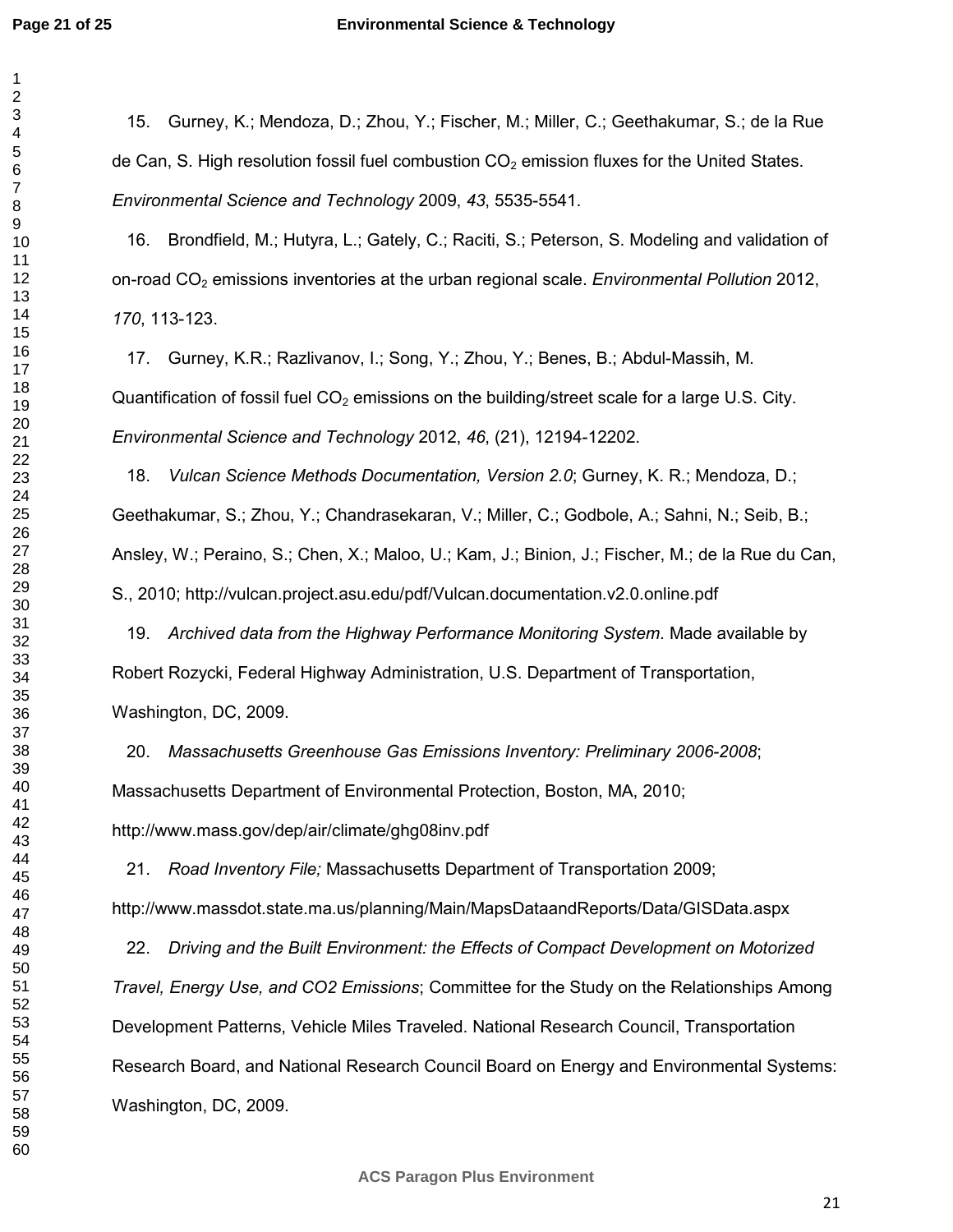23. Ewing, R.; Cervero, R. Travel and the Built Environment. *Journal of the American Planning Association* 2010, *76*, (3), 265–294.

24. *Highway Performance Monitoring System Field Manual*; Federal Highway Administration: Washington, DC, 2005;

http://www.fhwa.dot.gov/policyinformation/hpms/fieldmanual/

25. *Highway Statistics Series, Table VM-2*; Federal Highway Administration: Washington,

DC, 1980 – 2010. http://www.fhwa.dot.gov/policyinformation/statistics.

26. *Documentation for Emissions of Greenhouse Gases in the U.S. 2005, Table 6-1. DOE/EIA-0638 (2005)*; Energy Information Administration: Washington, DC, 2007.

27. *Highway Statistics Series, Table VM-4*; Federal Highway Administration: Washington,

DC, 1993 – 1999; 2009 – 2010. http://www.fhwa.dot.gov/policyinformation/statistics.

28. *National Emissions Inventory 2008*; United States Environmental Protection Agency: Washington, DC, 2008; http://www.epa.gov/ttn/chief/net/2008inventory.html.

29. Motor Vehicle Emission Simulator (MOVES 2010b). U.S. Environmental Protection Agency: Washington, DC, 2010; http://www.epa.gov/otaq/models/moves/index.htm

30. *Highway Statistics Series, Table MF-21*; Federal Highway Administration: Washington, DC, 1980 – 2010. http://www.fhwa.dot.gov/policyinformation/statistics.

31. *Emission Database for Global Atmospheric Research (EDGAR), Factsheet - Energy: Combustion in 1A3b;* European Commission, Joint Research Centre (JRC)/Netherlands Environmental Assessment Agency (PBL), 2011;

http://edgar.jrc.ec.europa.eu/factsheet\_1a3b.php

32. *Highway Statistics Series, Table HM-20*; Federal Highway Administration: Washington, DC, 1980 – 2010. http://www.fhwa.dot.gov/policyinformation/statistics.

33. Shu, Y.; Lam, N.; Reams, M. A new method for estimating carbon dioxide emissions from transportation at fine spatial scales. *Environmental Research Letters* 2010, *5*, 1-9.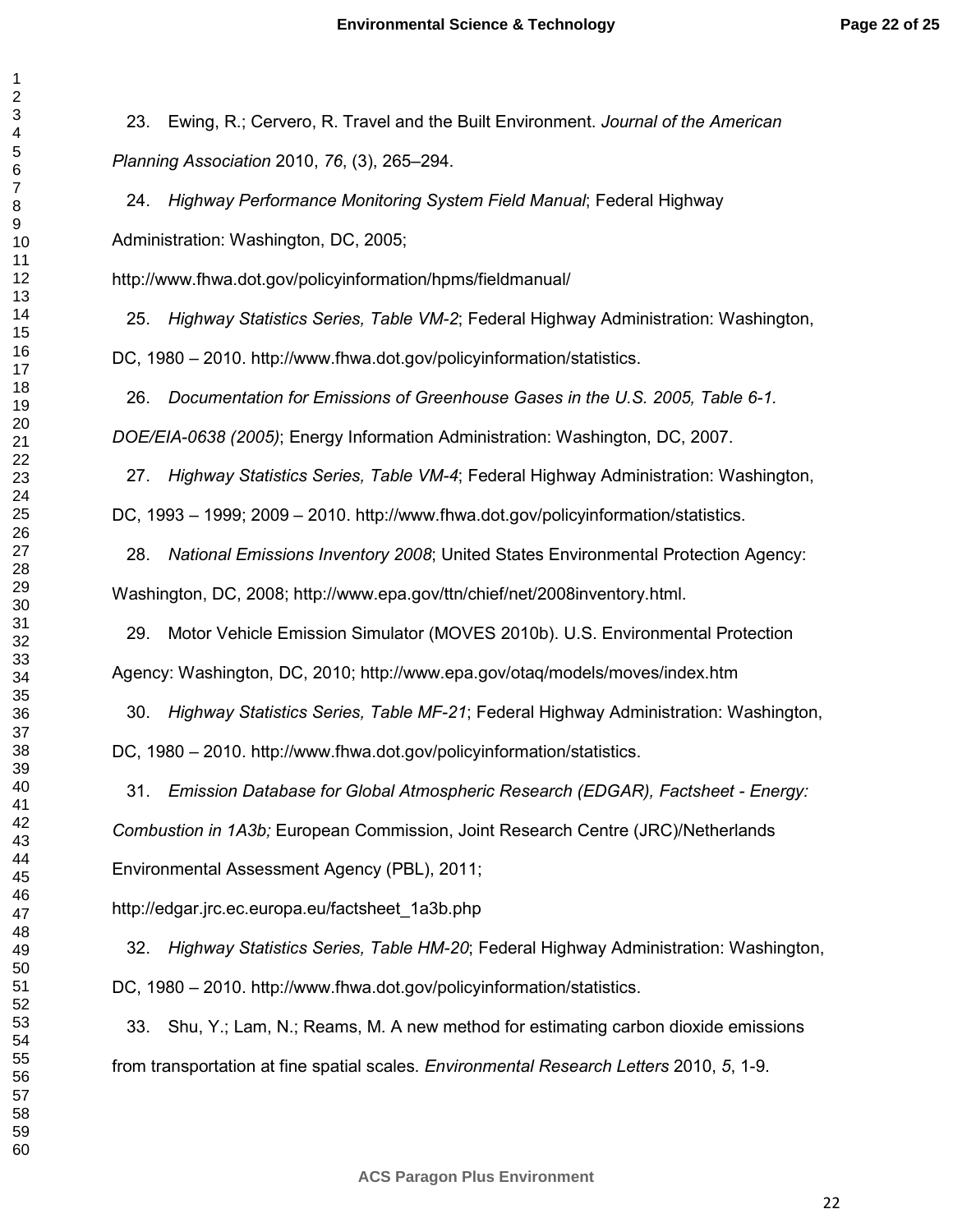34. *Transportation Energy Data Book, 30th Edition*; Department of Energy, Energy Efficiency and Renewable Energy, Washington, DC, 2011; http://cta.ornl.gov/data/index.shtml

35. West, B.; McGill, R.; Sluder, S. Development and validation of light-duty vehicle modal emissions and fuel consumption values for traffic models. Report No. FHWA-RD-99-068, Federal Highway Administration, McLean, VA, 1999.

36. Mendoza, D.; Gurney, K.R.; Geethakumar, S.; Chandrasekaran, V.; Zhou, Y.; Razlivanov, I. Implications of uncertainty on regional  $CO<sub>2</sub>$  mitigation policies for the U.S. onroad sector based on a high-resolution emissions estimate. *Energy Policy,* (In Press).

37. Shrank, D.; Lomax, T. The 2011 Urban Mobility Report. *Texas Transportation Institute*, Texas A&M University, College Station, TX, 2011. Available at: http://mobility.tamu.edu/ums/

38. Ritchie, S.G. A statistical approach to statewide traffic counting. *Transportation Research Record No. 1090*, Transportation Research Board, Washington, DC, 1986, 14-21.

39. Gadda, S.; Magoon, A; Kockelman, K.M. Estimates of AADT: Quantifying the uncertainty. Proceedings of the 86<sup>th</sup> Annual Meeting of the Transportation Research Board, Washington DC, 2007.

40. *Traffic Data Quality Measurement – Final Report.* Prepared by Batelle Institute in association with Cambridge Systematics Inc. and Texas Transportation Institute for the Office of Highway Policy Information, Federal Highway Administration, U.S. Department of Transportation, Washington, DC, September 15, 2004.

41. Noland, R.B. Relationships between Highway Capacity and Induced Vehicle Travel. *Transportation Research Part A,* 2001, *35*, 47-72.

42. Duranton, G.; Turner, M. The Fundamental Law of Road Congestion: Evidence from US Cities. *NBER Working Paper No. 15376.* National Bureau of Economic Research: Cambridge, MA, 2009.

43. Cervero, R.; Hansen, M. Induced Travel Demand and Induced Road investment. *Journal of Transport Economics and Policy* 2002, *36*, (3), 469-490.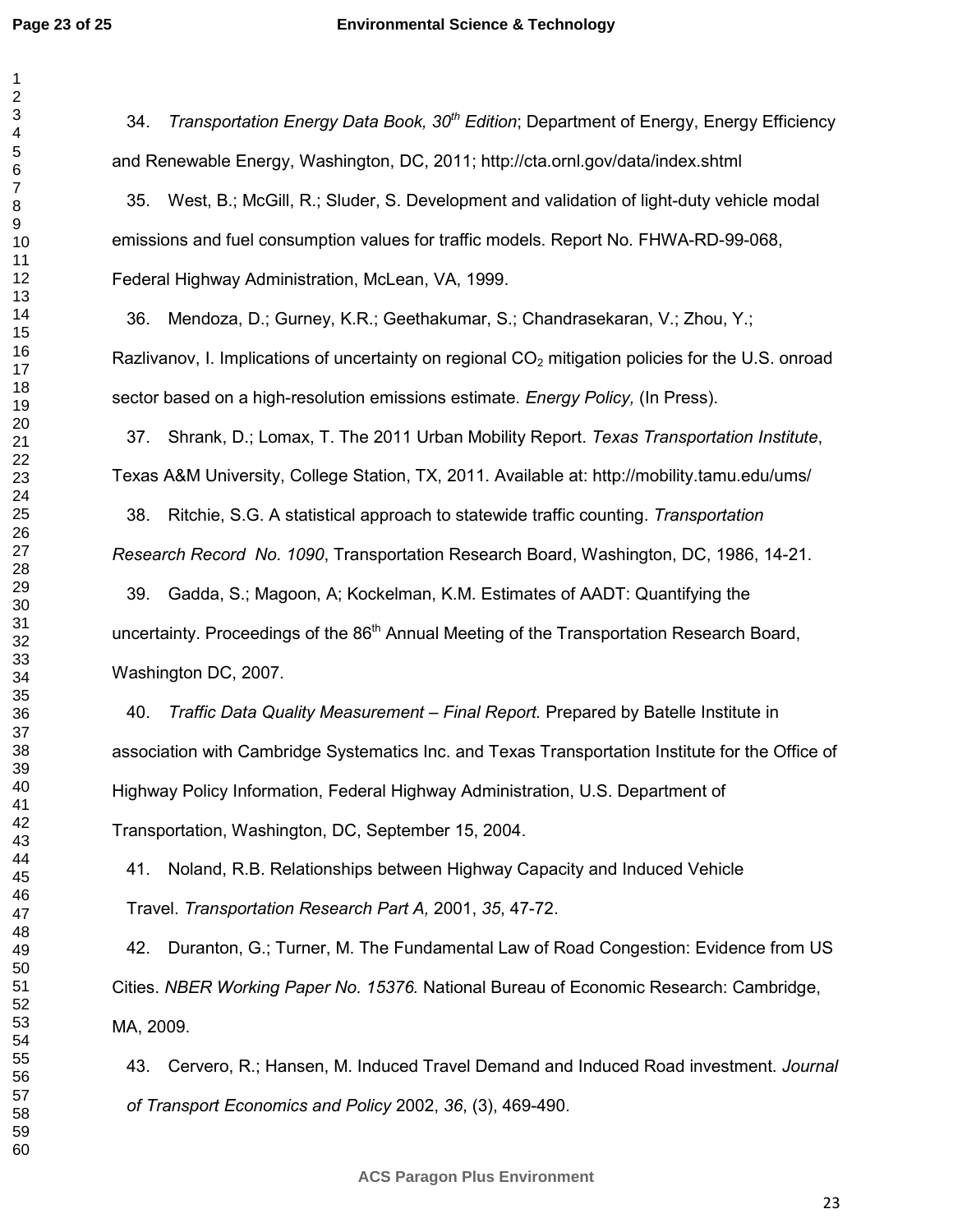44. Small, K.A.; Van Dender, K. Fuel efficiency and motor vehicle travel: The declining rebound effect. *Energy Journal* 2007, *28*, (1), 25-51.

45. Hymel, K.M.; Small, K.A.; Van Dender, K. Induced demand and rebound effects in road transport. Transportation Research Part B 2010, *44*, (10), 1220-1241.

46. Cervero, R.; Murakami, J. Effects of built environments on vehicle miles traveled: evidence from 370 US urbanized areas. *Environment and Planning A* 2009, *42*, 400-418.

47. Brownstone, D.; Golob, T.F. The impact of residential density on vehicle usage and energy consumption. *Journal of Urban Economics* 2009, *65*, 91-98.

48. Glaeser, E.L.; Kahn, M.E. The greenness of cities: Carbon dioxide emissions and urban development. *Journal of Urban Economics* 2010, *67*, 404–418.

49. *Municipal Databank*; Massachusetts Department of Revenue 2012;

http://www.mass.gov/dor/local-officials/municipal-data-and-financial-management/data-bankreports/socioeconomic.html